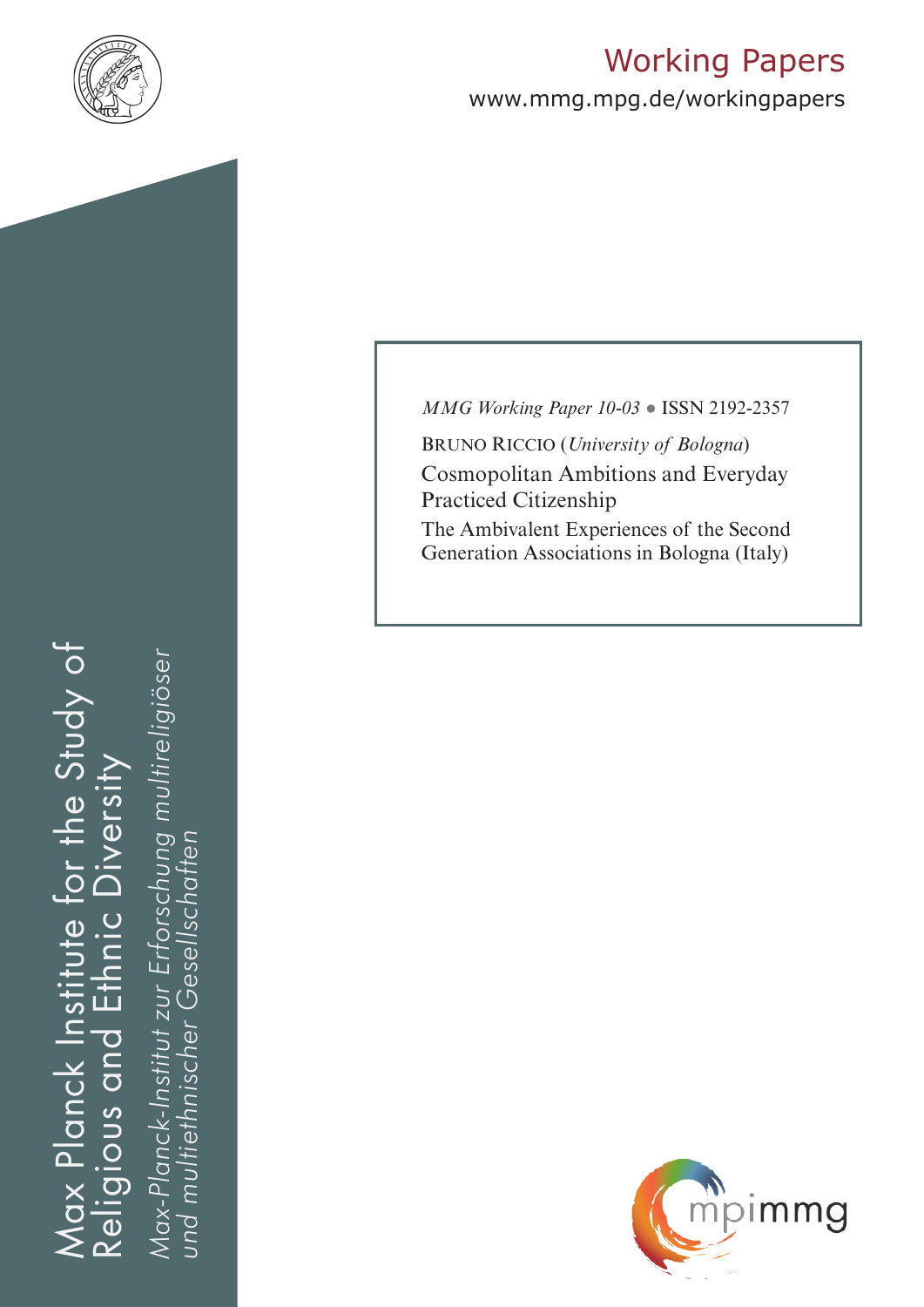Bruno Riccio (University of Bologna) *Cosmopolitan Ambitions and Everyday Practiced Citizenship*

#### MMG Working Paper 10-03

Max-Planck-Institut zur Erforschung multireligiöser und multiethnischer Gesellschaften, *Max Planck Institute for the Study of Religious and Ethnic Diversity* **Göttingen** 

© 2010 by the author

ISSN 2192-2357 (MMG Working Papers Print)

Working Papers are the work of staff members as well as visitors to the Institute's events. The analyses and opinions presented in the papers do not reflect those of the Institute but are those of the author alone.

Download: www.mmg.mpg.de/workingpapers

MPI zur Erforschung multireligiöser und multiethnischer Gesellschaften MPI for the Study of Religious and Ethnic Diversity, Göttingen Hermann-Föge-Weg 11, 37073 Göttingen, Germany Tel.: +49 (551) 4956 - 0 Fax: +49 (551) 4956 - 170

www.mmg.mpg.de

info@mmg.mpg.de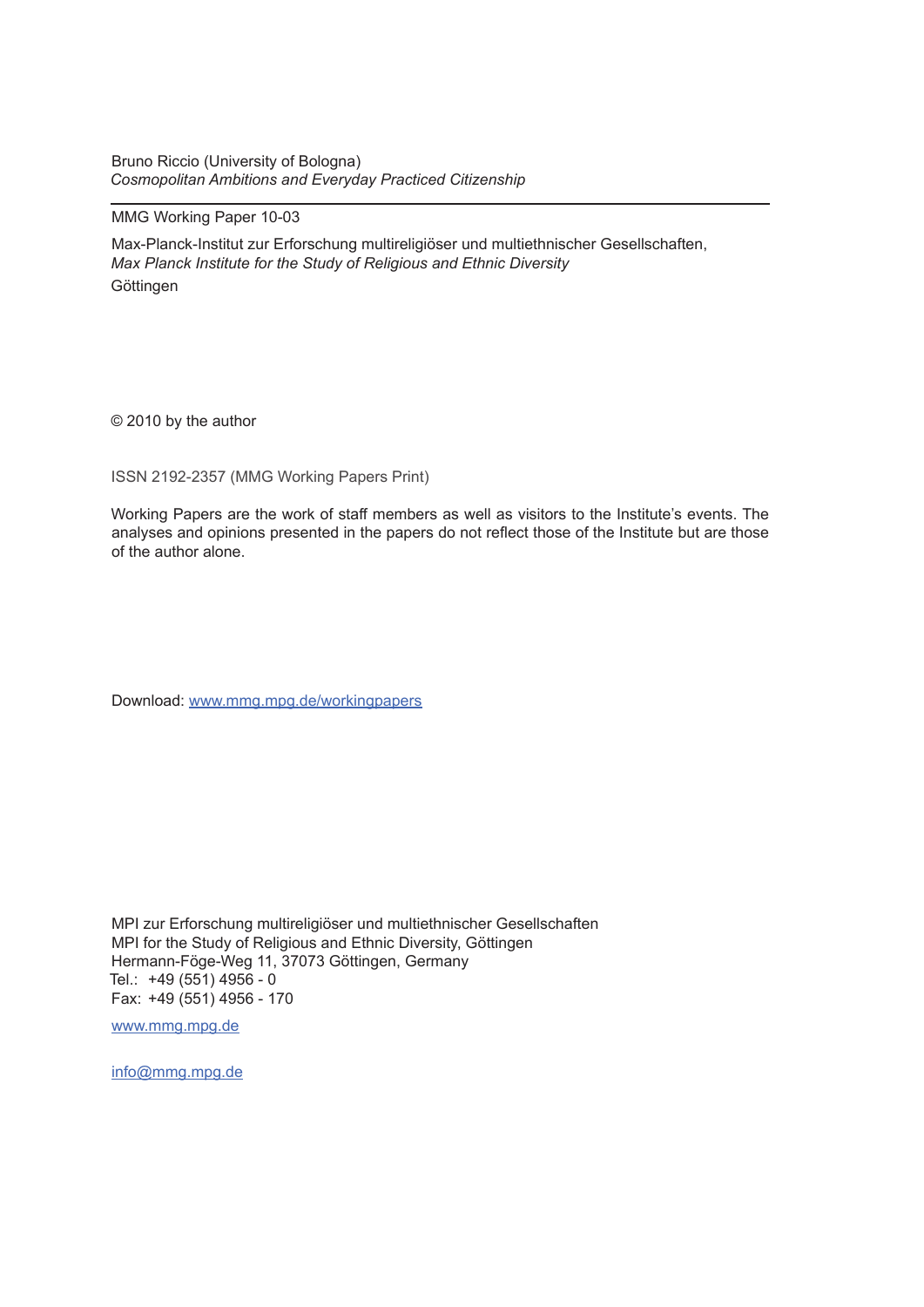# Abstract

This study emerges from a broader research project on 'Urban Contexts, Migration Processes and Young Migrants' (PRIN project 2006-2008) supervised by Professor Matilde Callari Galli, which aimed to explore the socio-cultural experiences of young people of migrant background in two urban and multicultural settings: Bologna and Perugia (both capitals of the two Italian regions with the highest ratio of young people of foreign origin in schools and society). Together with research assistant Monica Russo, I contributed to the research by focusing on the second generation associations of Bologna (Riccio and Russo 2009). Between May and July 2009, I was a guest at the Max Planck Institute for the Study of Religious and Ethnic Diversity (MMG) in Göttingen and I presented a preliminary version of this paper to a seminar organised by the Department of Socio-cultural Diversity. I thank all the participants for feedback and in particular Susanne Wessendorf for her further comments on an earlier version of this working paper. I would also like to thank Ralph Grillo for feedback on a previous version of the paper.

# Author

Bruno Riccio is Researcher and Lecturer in Cultural Anthropology, Department of Education Sciences, University of Bologna. In 2009 he was a Visiting Fellow at the Max Planck Institute for the Study of Religious and Ethnic Diversity (MMG) in Göttingen.

bruno.riccio@unibo.it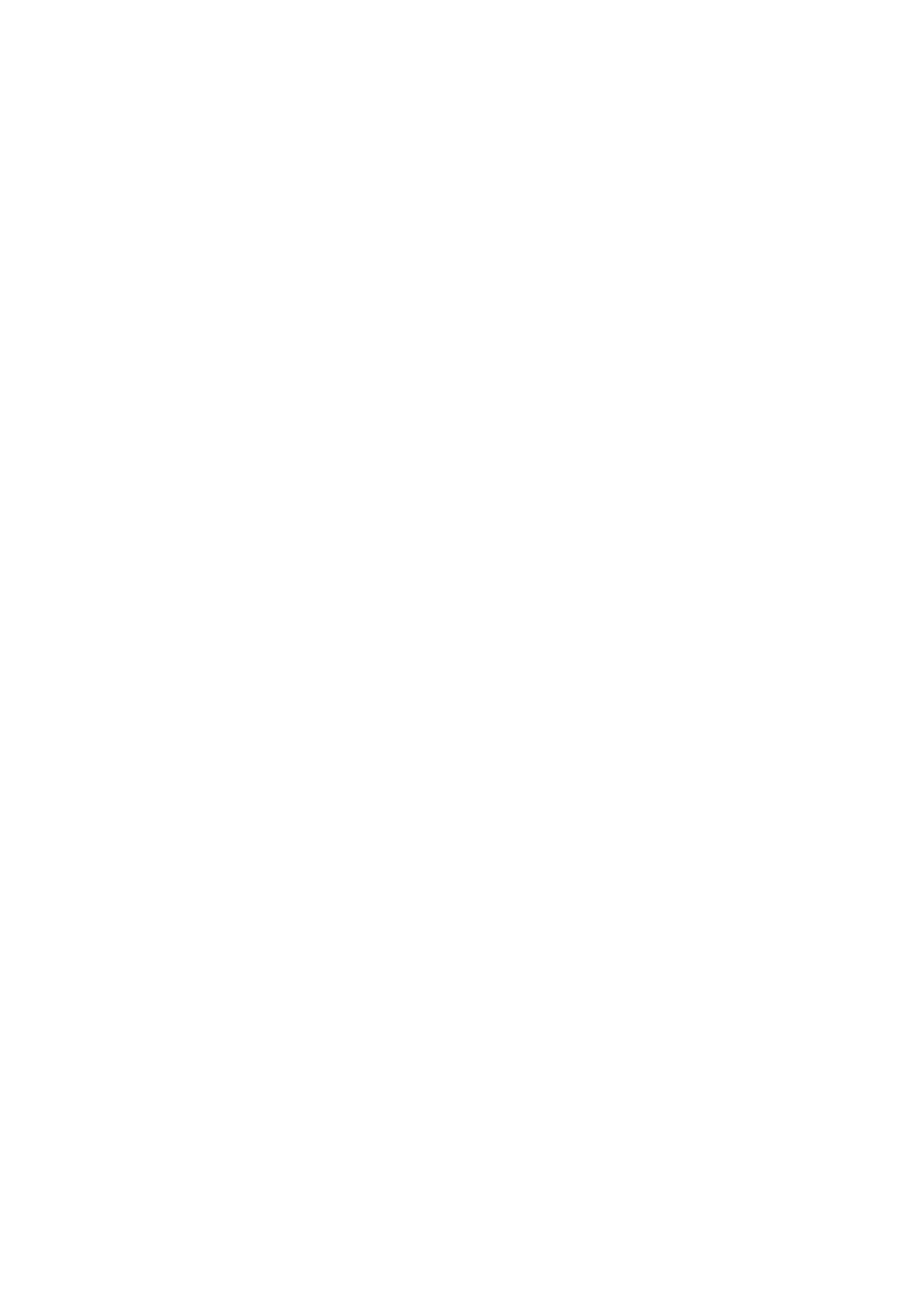# Contents

| Local Contexts of Migrant and Second Generation Associations:      | 13 |
|--------------------------------------------------------------------|----|
| The Second Generation Associations in Bologna and the Challenge of | 16 |
|                                                                    |    |
|                                                                    |    |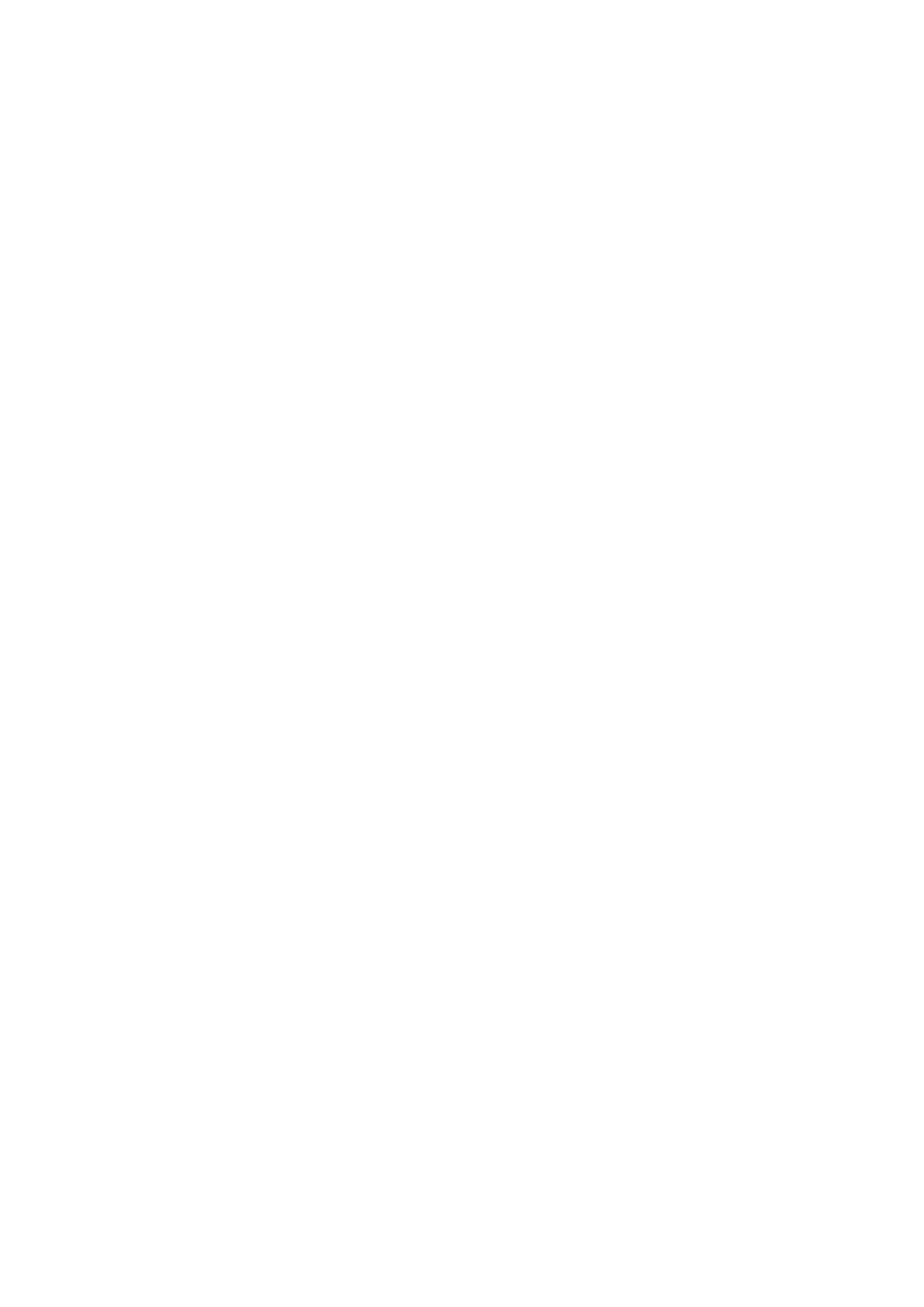# Introduction

Italy is by now home to second generation children of the first wave migrants (Ambrosini 2005; Chiodi and Benadusi 2006), who are getting organised in political, sociocultural and religious terms via associations.<sup>1</sup> As Colombo and colleagues (2009: 50) have recently stated, following the lesson of Ulrick Beck (2006), 'the children of immigrants find themselves in a good position to develop a cosmopolitan identification since they experience place polygamy, a permanent link with different worlds and cultures'. On the other hand, the Italian youth of migrant origin are reaching adulthood at a time when Italian society is characterised by a serious 'multiculturalism backlash' (Vertovec, Wessendorf 2009). Members of the second generation are often being depicted as 'different' by the majority society, a phenomenon which is typical of contemporary cultural racism, which draws absolute boundaries to legitimise the incommensurability of cultures and the normalisation of social exclusion and discrimination. Nevertheless, many second generation associations try to carry out cosmopolitan projects. They wish to avoid culturalism and encounter contemporary diversity by going beyond ethnic and national boundaries and by challenging common representations. Therefore, the cosmopolitanism intimated here in part concerns attitudes and practices, but it also informs projects with a certain degree of normativity (cfr. Hannerz 2004; Werbner 2008; Vertovec 2009).

In this sense, second generation associations provide us with a new and different case than the former immigrant associations that animated migration politics in the 1990s and organised themselves mainly according to national, ethnic and cultural differences (Però 2002; Caponio 2005; Carchedi and Mottura 2010). The main objective of second generation associations is to fight against discrimination and to facilitate equal opportunities of social mobility for the youth of immigrant background. Yet, as I will discuss later, these youth associations also encounter various kinds of difficulties and problems resembling the former's experiences. I argue that if they want to ensure consistency in their aim to concretely enter the local public space to realise, as they say, an 'enacted citizenship', they have to deal with the past and with the older organisations too. The problems of who dictates the agenda, of avoiding dependency and of elitism, are only some of the common challenges facing new and old associations, first and second generation. As we shall see, the second generation associations

<sup>1</sup> In this paper I will consider 'Second Generation' in a loose sense comprising children of migrant background who grew up in Italy as much as those who were actually born in Italy.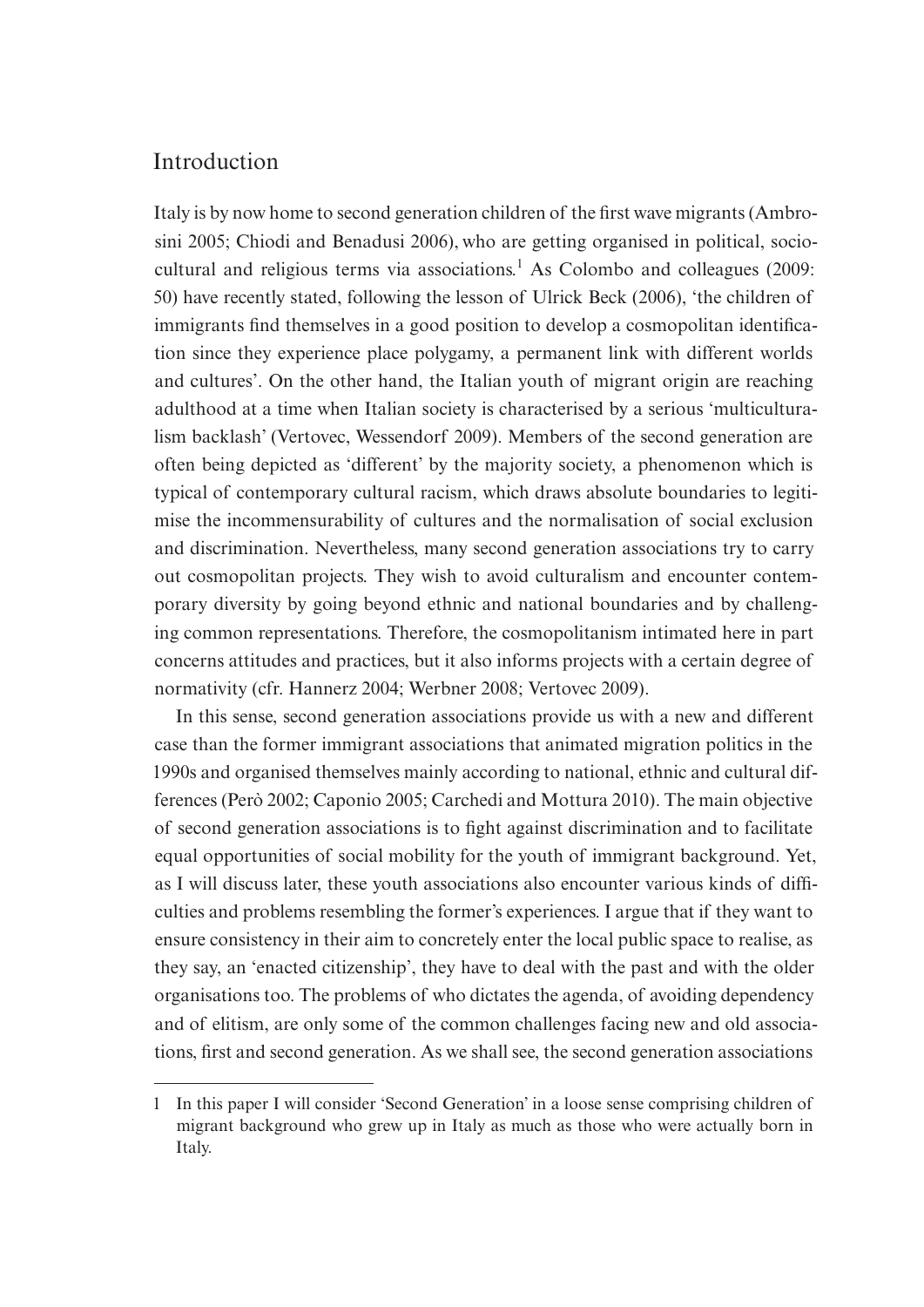are characterised by cosmopolitan ambitions, familiarity with new media, public assertiveness, transnational connections and better linguistic skills, which facilitate communication with Italian institutions. Despite all that, they too must confront fear of exploitation, frustration of not ensuring active participation, or increase in recruitment together with financial autonomy.

The reflections presented in this working paper stem from a study on second generation associations in the city of Bologna undertaken together with a postdoctoral student of mine (Riccio and Russo 2009). From a methodological point of view, we wanted to avoid metonymic essentialism and we did not pretend that the experiences documented by exploring the social lives of both members and leaders of these associations constituted a representative case of the Italian second generation as a whole. We wanted to study an incipient and recent social phenomenon in itself, that of youth of migrant background organising themselves to enter local public space, with local variations being very important in understanding the management of diversity in Italy. Besides looking up and down (leaders as much as members), we wanted to explore the view 'inside out' and 'outside in' (Grillo 1985), and thus we also interviewed migrants with a long associational experience as well as local government personnel to gather a perspective from outside the associations. Finally, in addition to 20 interviews and participant observation at public events, we added two followup group discussions with eight of the interviewees, in which we focussed on the main points emerging from the research.

Associations revealed themselves to be a particularly interesting lens through which to explore various social processes. Such processes include strategies adopted to improve the entry into the public sphere and gaining recognition, the ambivalent adjusting of various sorts of everyday cosmopolitanisms, and the constant struggle to improve the concrete and actual experience of being a citizen in contemporary Italian society. On the other hand, although the objectives of associations almost always sound altruistic and well-intentioned, within them one can find innovation as much as reproduction and strengthening of cleavages and power asymmetries along gender, class and ethnic lines. In this paper, I will focus on the characteristics of these new associations, their challenge of dominant representation, and the differences between them and the previous experiences of migrant socio-political participation.

However, in the conclusion I will also stress the common problems all associations are facing and the need to keep connections with the past to avoid similar mistakes. Before that, I will begin by providing some context by looking at contemporary multidimensional racism in Italy, at the delicate issue of citizenship and at the more local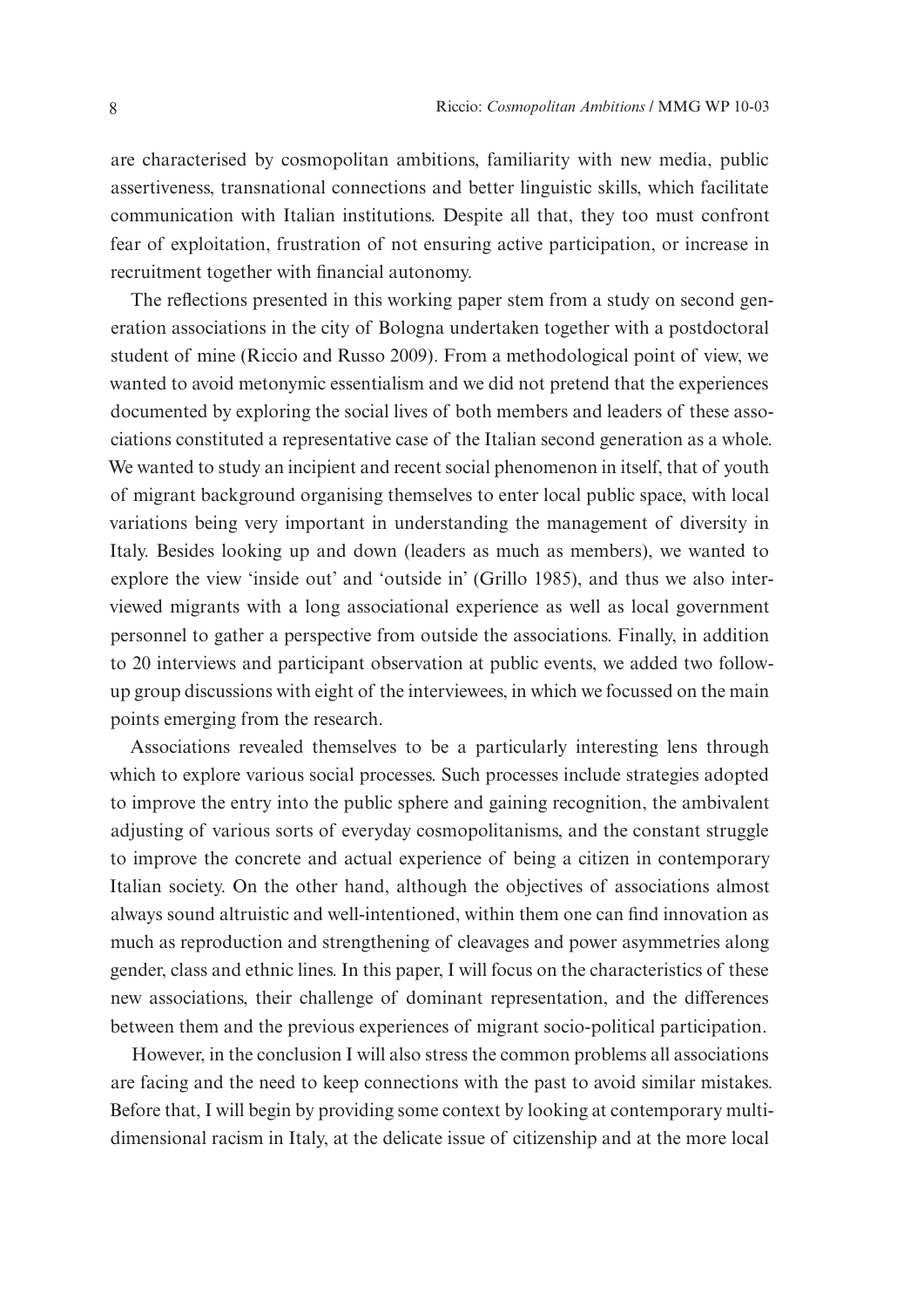trajectory of migrant associations in Bologna. Then, I will focus on second generation associations' main characteristics, objectives and strategies emerging from the experiences of their members, leaders and outsiders' perspectives. I will be discussing the main challenges they face and reflect on what this recent social phenomenon teaches us about cosmopolitanisation and everyday practices of citizenship.

### Racialisation, Citizenship and the Backlash against Diversity

The contemporary Italian 'backlash against diversity' (Grillo 2005) is exemplified by the recent decree on security (July 2009), which, besides legalising security patrols of non-trained personnel, obliges doctors and health practitioners to denounce irregular migrants. This causes a dangerous (insecure) reduction in access to health services for members of ethnic minorities. One month earlier, during the last electoral campaign for the European and administrative elections, the Ministry of Internal Affairs adopted measures aimed at preventing migrants' and refugees' entry into Italy by forced repatriation without any check on potential asylum statuses, causing a serious erosion of humanitarian standards.

All over Europe, during the 1990s and more so nowadays, there have been various attempts to deport or exclude migrants who are regarded as disposable workers, but seldom as citizens entitled to access social welfare. It is now considered 'normal' to allow free movement amongst the wealthy countries, but it is deemed dangerous to facilitate migration from countries that combine poverty and, more so after 9/11, Islam. In Italy, illegal migration has become a focus of aggressive campaigns from the right. This has contributed to the politicisation of migration issues, and helped increase the pressure for migration control and the 'representation of migrants as problems' (Grillo 1985). Furthermore, and more relevantly here, the situation of ethnic minorities of immigrant origin, some of whom may be citizens or members of the second generation, has been badly affected by these anxieties about immigration.

#### *Cultural racism*

There is a dangerous dialectic between government policy and public opinion already hostile to immigration. The media increasingly present immigration as a threat, contributing to the 'moral panic' which negatively affects public opinion. In everyday political rhetoric, culture and cultural difference are increasingly politicised and the opposition to foreigners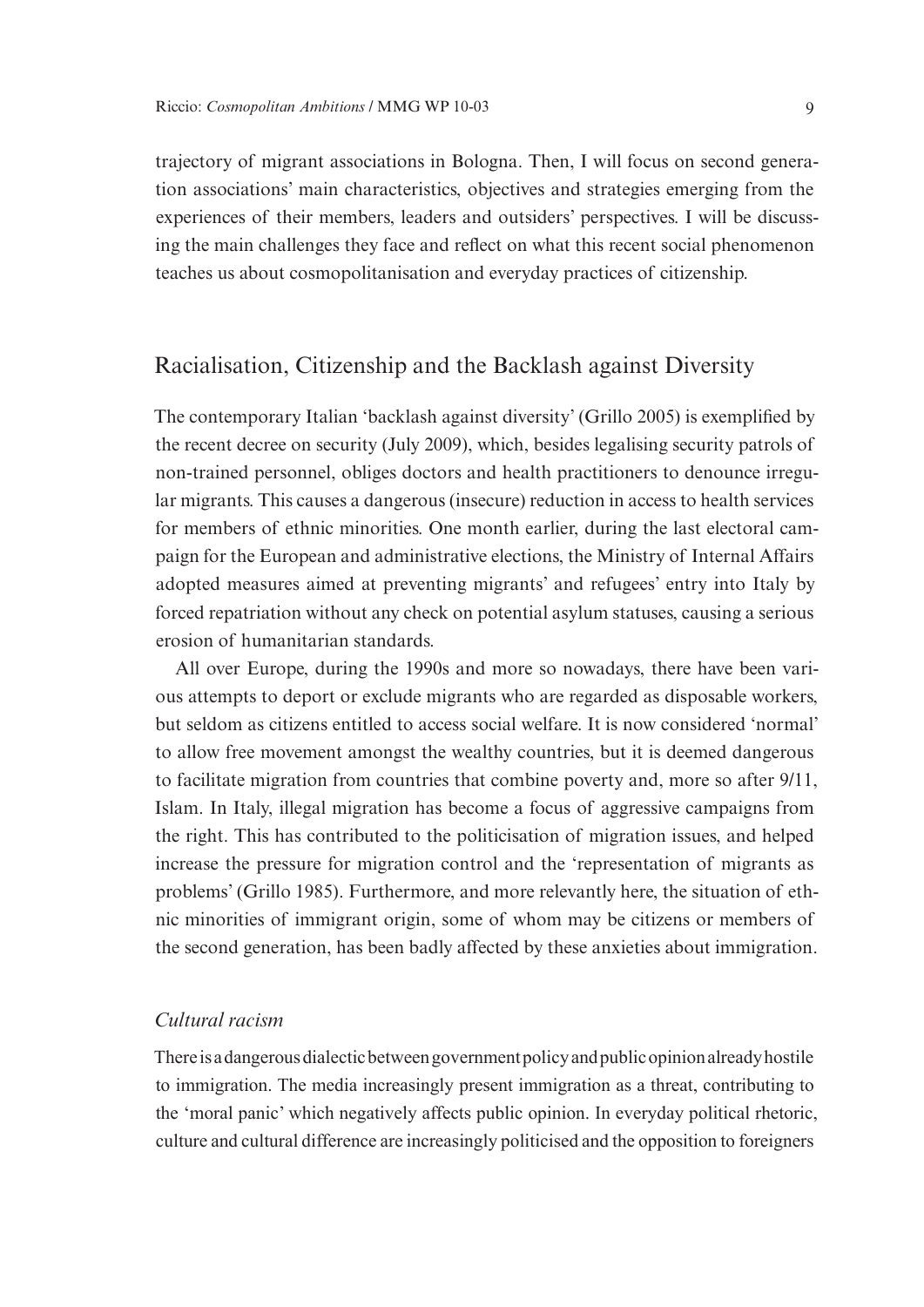is cast in terms of commonsense themes such as law and order and the defence of – sometimes national, sometimes local – economic interests. In other words, one witnesses the increasing cultural racism dominating right-wing (and other) ideologies. This kind of discourse underlines diversity resulting from cultural differences and concludes that, because of these cultural differences, integration is impossible. In 2008, for instance, the new Mayor of Rome, talking about the Roma minority in the capital, explained that some of them are good citizens, but others, 'also because of their culture', tend to steal and misbehave.<sup>2</sup> A 'culturalist' reading of difference often translates into segregation of migrants' accommodation. For instance, explanations such as the devaluation of prices due to a supposedly inherited tendency of migrants to live in overcrowded conditions are used by property owners to legitimise processes of discrimination in the housing market (Riccio 2002). Furthermore, as Cole suggested more than 10 years ago, focussing on Italy to explore the emergence of the 'new racism in Europe', popular hostility towards migrants is legitimised by depicting it as the natural response of people protecting their territories (Cole 1997). More recently, comparing contexts as far away as Cameroon and Flanders, Peter Geschiere (2005) argued that these discourses of 'autochthony', apart from revealing the obsession with belonging and the exclusion of strangers assumed in day-to-day politics worldwide, seem able to switch from one target to another. The Northern League trajectory provides a good example here, having moved through the 80s to the 90s from the stigmatisation of the southern Italian to that of international migrants. What is missing in the public space is a debate about the legitimisation of exclusionary practices in everyday life that this new racist discourse creates.

#### *Racialisation*

As Andall's work in Milan has shown, 'the very notion of the possibility of being both black and Italian remains a marginal concept within the broader framework of the contemporary immigration debate in Italy'. In other words, 'being black and being Italian were perceived as mutually exclusive categories. This view was not only evident at the institutional level of the police, but also amongst employers and by the gate-keepers of Italy's physical borders' (Andall 2002: 400). Therefore it is not a matter of mere cultural racism but phenotypic characteristics have also become more and more relevant in fostering Italian internal boundaries.

<sup>2</sup> www.repubblica.it/2008/05/sezioni/cronaca/sicurezza-politica-3/alemanno-rom/alemanno-rom.html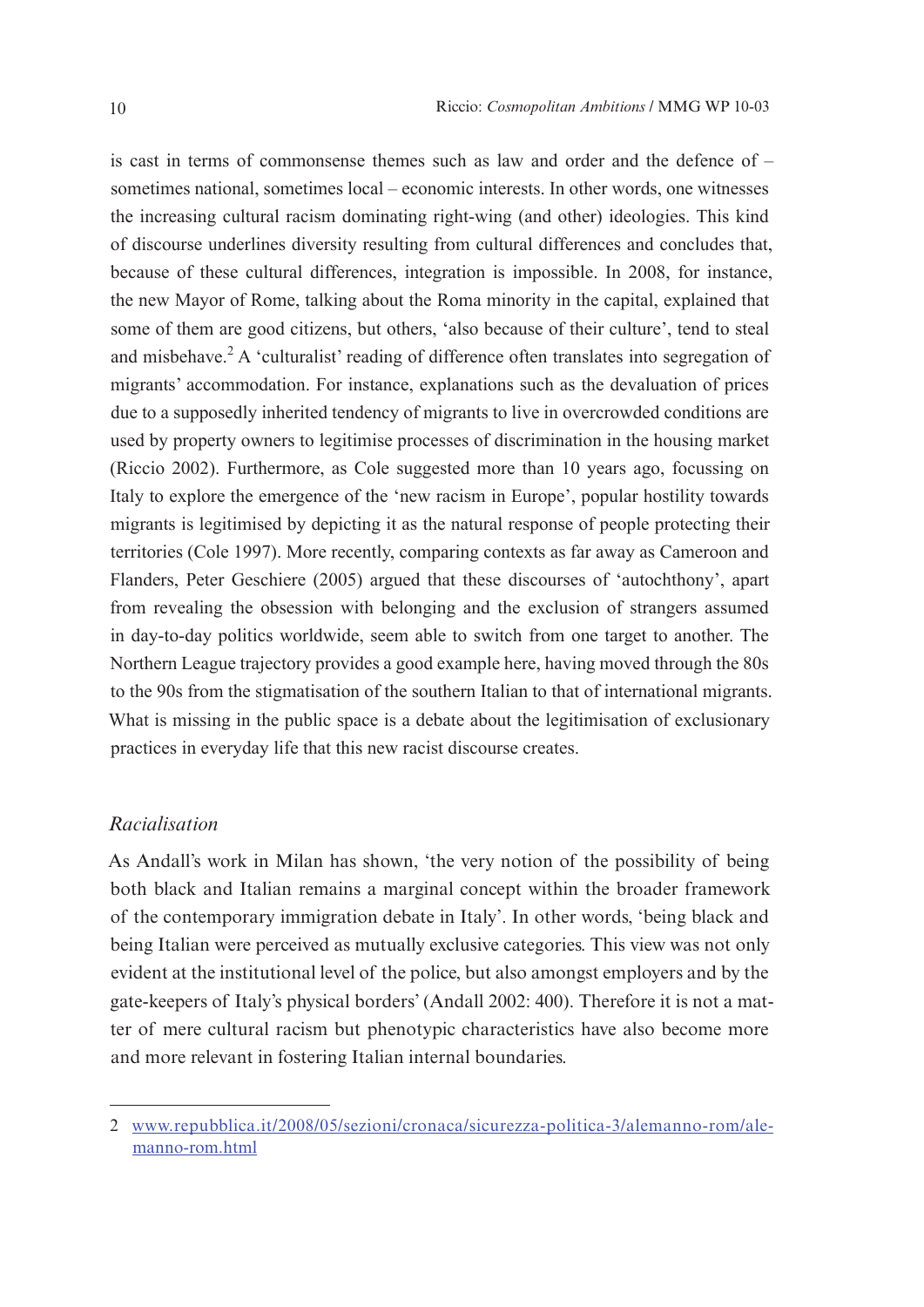In 2008, a worrying sequence of events occurred. Abdul Gruibe, a young boy who was born in Burkina Faso and raised in Italy, was beaten to death in Milan in September 2008 by a bar's father-and-son proprietors who suspected him of stealing money. Only later did they realise that he had only stolen a package of cookies. During the attack, the two shouted: 'Dirty black'. In another instance, Emmanuel Bonsu, a 22-year-old Ghanaian, was injured in Parma in a scuffle with the police, and afterwards it was discovered that police personnel had taken pictures next to him with the signs of the beating. In Rome, a Chinese man, Tong Hongsheng, was beaten by a group of youngsters, and a Somali woman, Amina Sheikh Said, 51, said she was strip-searched and interrogated for hours at Ciampino Airport. In July, six African migrants were gunned down in Castel Volturno, a stronghold of the Neapolitan Camorra. All these different events conflating occasional harassment by the police, violent attacks by informal as much as very organised but illegal groups, together with a more mundane everyday discrimination in the labour market, are showing that, in addition to the cultural racism mentioned above, very real everyday racialisation also exists as part of contemporary Italian politics of exclusion. As Didier Fassin (2000: 315) explains when talking about France:

If racism was previously seen as the rejection of foreigners, the discovery of internal boundaries dividing a French community which finds it increasingly difficult to perceive itself as national contrasts with the official discourse prevailing until the 1990s. Nationality no longer suffices to define the basis for exclusion of the Other: the concrete criteria according to which a landlord refuses housing, an employer rejects a job application, a policeman decides to check for identity papers … must be considered. These are phenomenological criteria that tend primarily toward appearance, particularly skin colour, and mainly target people not identified as European.

Contemporary Italian racism rhetorically conflates different kinds of stigmatisations in legitimising social exclusion: cultural and religious difference, soil as much as blood, without forgetting racial difference. Indirectly it creates a 'background noise' (Grillo and Pratt 2002) to the widespread resistance in granting citizenship to migrants and their children.

#### *Citizenship*

As Thomson and Crul (2007: 1038-1039) admit, citizenship is an important tool of inclusion, endowing migrants and their children with rights equal to their peers. Yet, 'where more restrictive laws on citizenship exist, however, a discourse of exclusion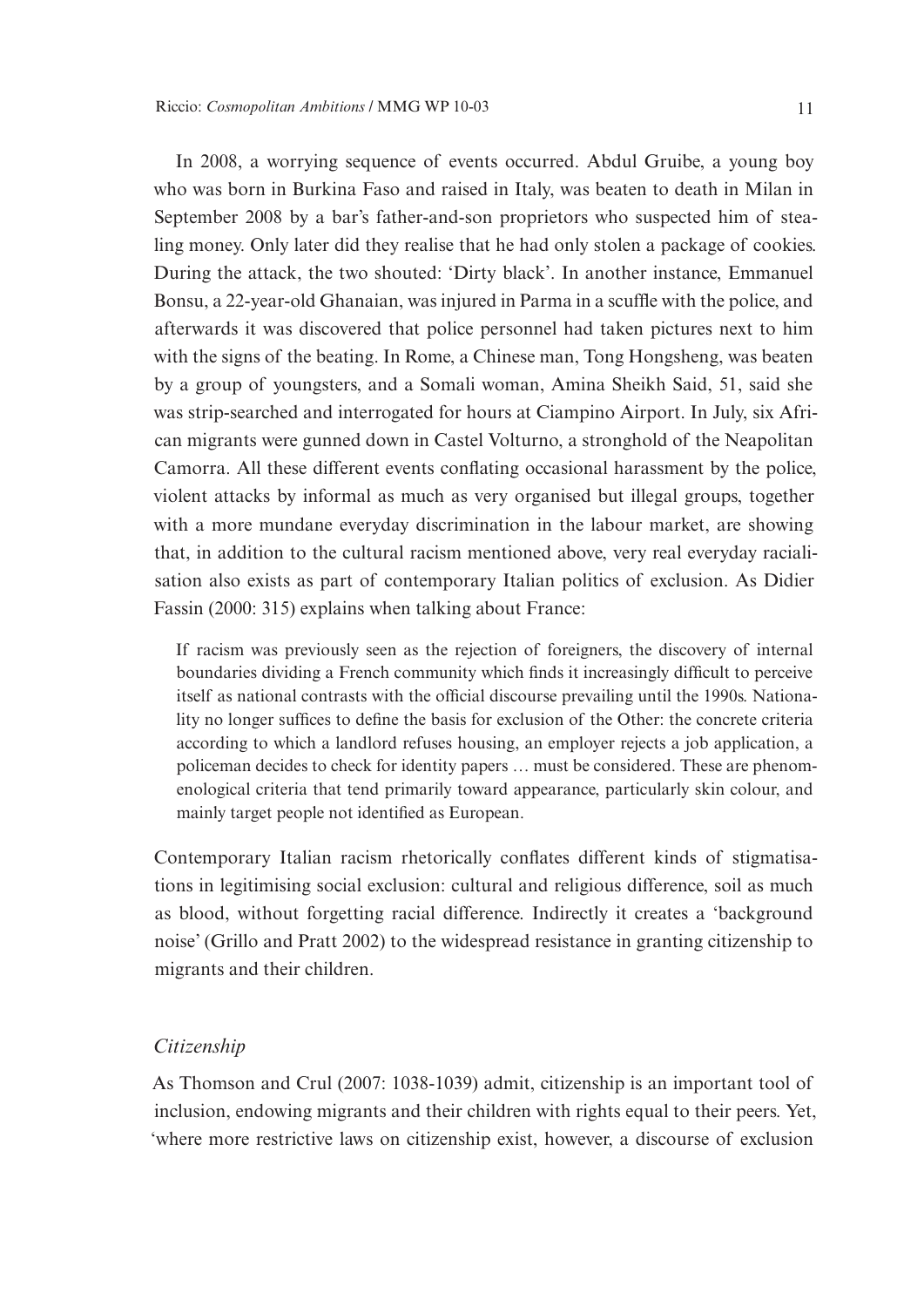is facilitated'. The Italian citizenship law of 1992 made it easier for descendants of Italian emigrants to regain citizenship but also much more difficult for immigrants to apply for naturalisation. With its increase in emphasis on *jus sanguinis* and no consistent *jus soli* principle introduced to balance this change, this law shaped a 'twotier system for naturalization' with a distinction between EU and non-EU foreigners, and it aimed to reduce the number of the latter entitled to apply for naturalisation: the period of continuous legal residence required was increased from five to 10 years (Sciortino 1999: 255).

The 1992 law on citizenship was also more restrictive with the second generation, foreseeing that children born of foreign parents in Italy assume their parents' nationality and allowing them to request Italian citizenship when they are 18 years old only if they remain continually resident in Italy. This means that the children of migrants born in Italy do not automatically get Italian citizenship, but have to apply for it and go thorough a complicated bureaucratic process. However, the really precarious condition is that of young people who came to Italy when they were children or even when they had already entered adolescence, who, in addition to experiencing problems of exclusion and language acquisition (Bosisio et al. 2005), discover themselves to be 'foreigners' when they are adult. As a leader of one of the associations explained clearly:

They might have been the best scorer of the inter-schools soccer tournament, but they have now to queue for a permit to stay…

The need to change such a state of affairs concerning citizenship entitlement has spurred the birth of many of the second generation associations, which I will take into account in this paper. However, as we shall see, the experience of various members and leaders we encountered taught us about the need to go beyond the formal dimension of citizenship and also consider the everyday practiced dimensions of citizenship, which I will discuss in further detail below. Some of these witnesses connect well with an emergent tendency of broadening analytically the conception of citizenship to include its participatory dimension, which also depends on social everyday inclusion (Holston, Appadurai 1999; Brettell 2008). Institutional discourses tend to reify complex and ambivalent social and cultural processes affected by negotiation between individuals and groups. Such negotiation is influenced in multiple ways by the representation (symbolic as well as political) of migrants and their descendants.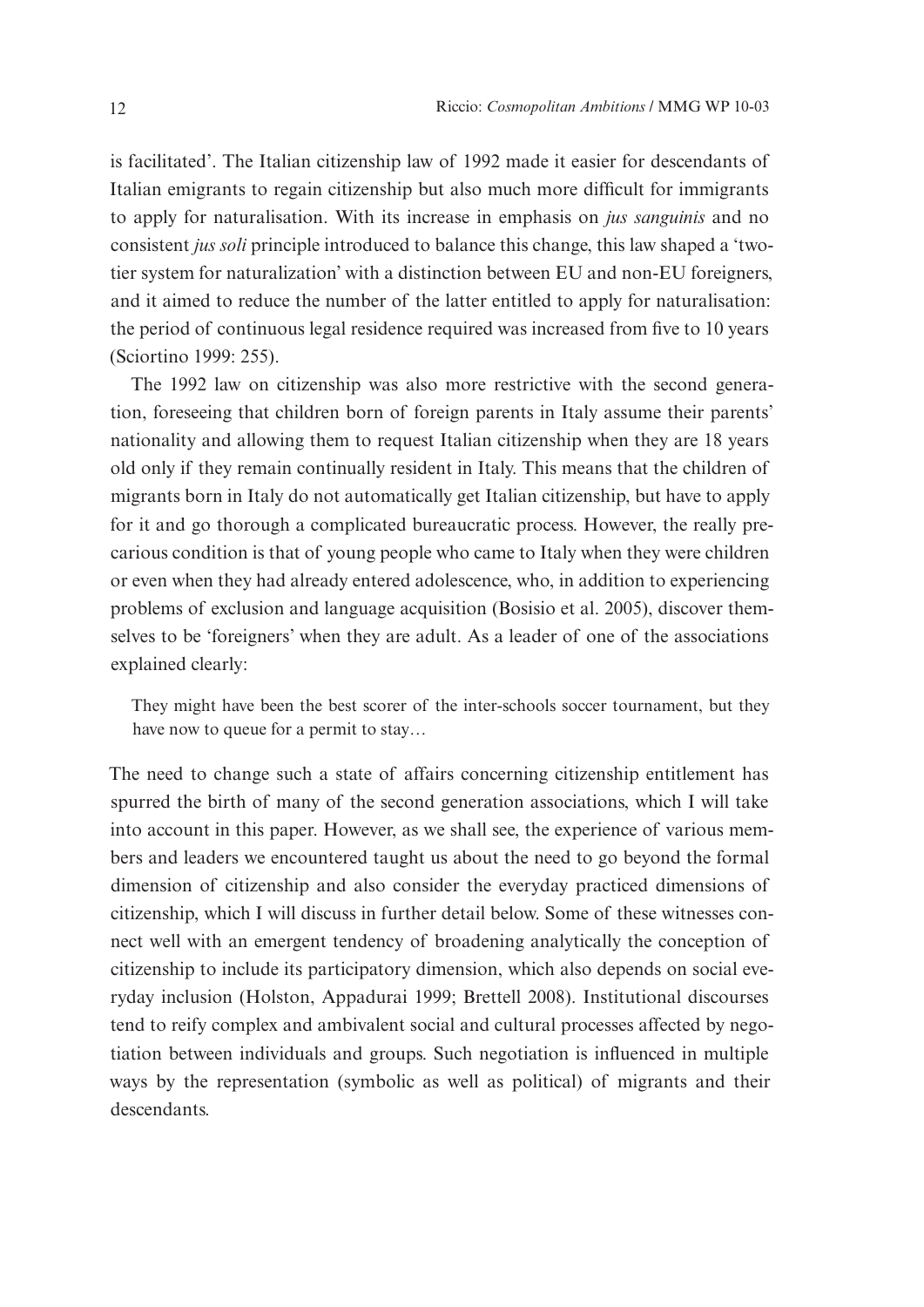Marshall already stressed the need to take into account socio-economic inclusion as a background facilitating actually existing citizenship, defining citizenship as a 'status bestowed on those who are full members of the community' (Marshall 1950: 14), which includes civil, political and social rights and obligations. However, the community Marshall referred to implicitly was, un-problematically, the 'nation', conceived as a homogeneous cultural entity. Various scholars argue instead that a central question in the present debates about citizenship is the extent to which 'difference' discriminates between citizens; whether, rather than citizens being bearers of equal rights, their ability to exercise their full rights is affected by discrepancies in gender, culture and ethnicity. Furthermore, citizenship may be mediated by a person's multiple and intersecting identities and political subjects may be involved in more than one political community (Ong 1999; Yuval-Davis 2008).

Therefore, citizenship is not merely about legal status because formal citizenship may not coincide with active and equal participation. For instance, Portes and Rumbaut (2001) have shown that, whatever one's legal status, educational attainment or economic advancement in the US labour market and society can become measures of a sort of second-class citizenship (cfr. also Kasinitz et al. 2008). In other words, as Bloemraad and colleagues explained, participation and activities that

make people an integral part of their local communities and institutions can be understood as a form of participatory citizenship that allows immigrants to make citizenshiplike claims on the state and others, even in the absence of legal citizenship status, and perhaps even in the absence of legal residence (Bloemrad et al. 2008: 162).

On the other hand, we should not forget that legal residence and the permit to stay might affect migrants' social life more than the granting of citizenship. The complex interplay of these factors is also anchored in the specific history of associational life in the local migration context.

# Local Contexts of Migrant and Second Generation Associations: the Case of Bologna

In the study of second-generation integration in the USA (Ellis, Almgren 2009) as well as in Europe (Thomson, Crul 2007), the local level displays a particularly interesting setting in which to appreciate the interplay between structure, culture and personal agency.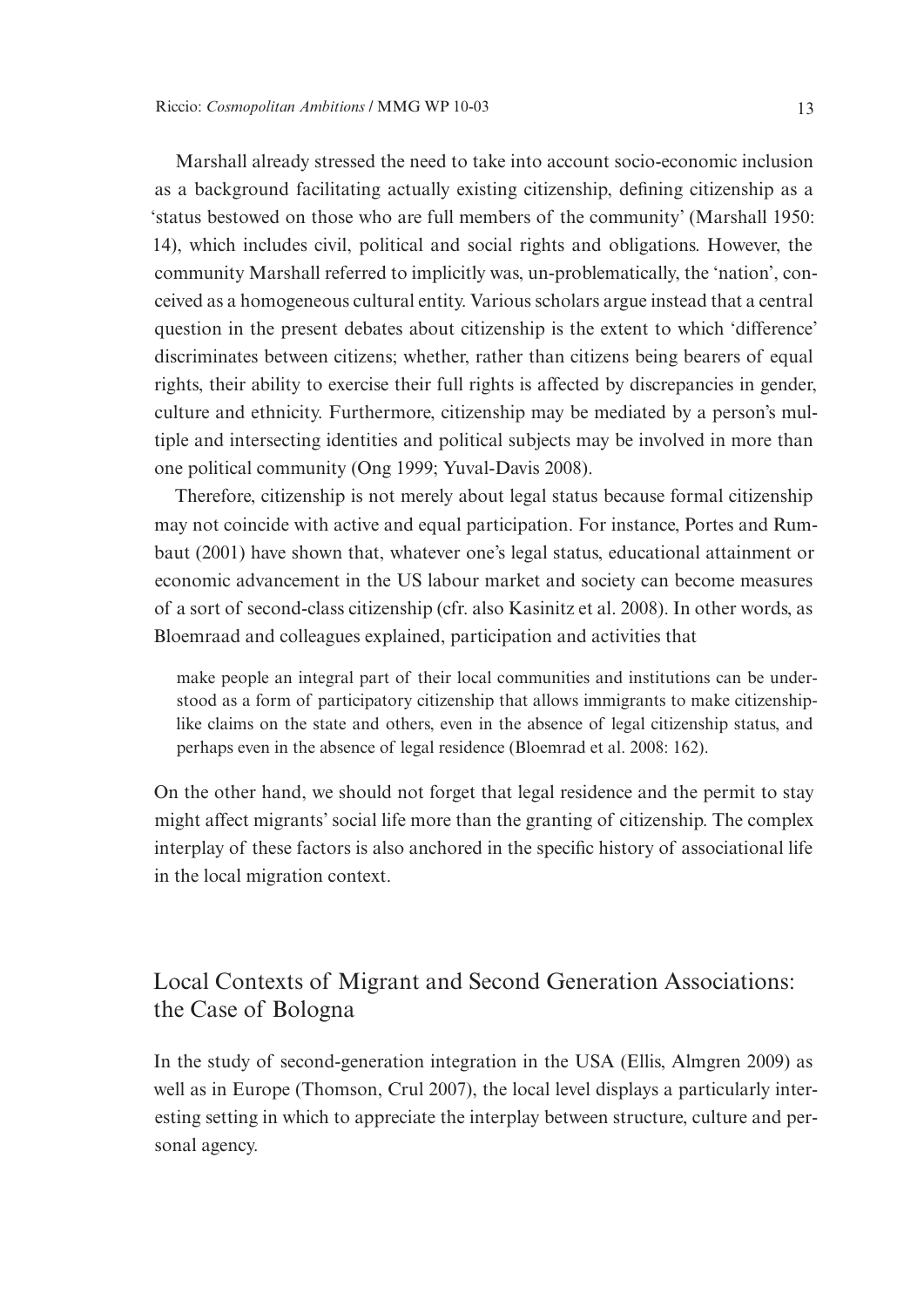By focusing on specific local conditions, it is possible to address concerns that structure only describes the more general, macro-level processes at work, that culture is all too easily reified, and that individual agency often appears to be neglected. One locality compared to another may well display very different patterns of second-generation integration for a variety of reasons: the quality and funding of schools, the availability of post-educational opportunities, the incidence of crime, the level and nature of familial and community support networks, the degree of ethnic cohesion and so on. All these variables will potentially affect how younger residents in a particular area develop and adapt their personal aspirations and future expectations (Ibid: 1030).

However, many studies focus on receiving states, their policies and the political opportunity structure (cfr. Schrover Vermeulen 2005), sometimes running the risk of neglecting agency and, in our case, how youth of migrant background respond, adapt or circumvent laws as much as integration policies, and how their organisations and participation affect the meanings and practices of citizenship. In this paper we will only focus on the experience of associations, but we will also appreciate the limitations of a too deterministic reading through the lens of POS (Political Opportunity Structure). Indeed, unlike the first immigrant organisations of the 1990s, second generation associations show a more ambivalent and sometimes sceptical stance towards the opportunity offered by the institutional complex of Bologna.

Bologna's economy has been historically characterised by the success of highly specialised small and medium-sized enterprises. Global restructuring processes and a very severe demographic decline of the local population are important processes affecting the city as much as the region (Salih, Riccio 2010). Migrants are mainly employed in small manufacturing industries, in the production of handicrafts, and in the metallurgical and mechanical industries. Although the majority are unskilled labourers (mechanics, labourers in small and medium-size firms), one can also find an increasing number of skilled migrants who work below their skill level. From a quantitative point of view, in 2007 one counted 5,047 Romanians, 4,068 Filipinos, 3,477 Bangladeshis, 3,014 Moroccans, 2,302 Albanians, 2,220 Moldavians, 2,198 Chinese, 2,175 Ukrainians, followed by residents coming from Pakistan, Sri Lanka, Senegal, Eritrea. Foreigners aged less than 24 numbered around 11,000 and the minors born in Italy and belonging to a family of migrant origin numbered around 5,000. The most numerous minors were: Filipinos (694), Chinese (592), Moroccans (573), Bangladeshis (540), Serbs (330), Romanians (297) and Albanians (220) (Osservatorio demografico comune di Bologna 2008).<sup>3</sup> The percentage of children with non-Italian

<sup>3</sup> http://www.comune.bologna.it/iperbole/piancont/index.html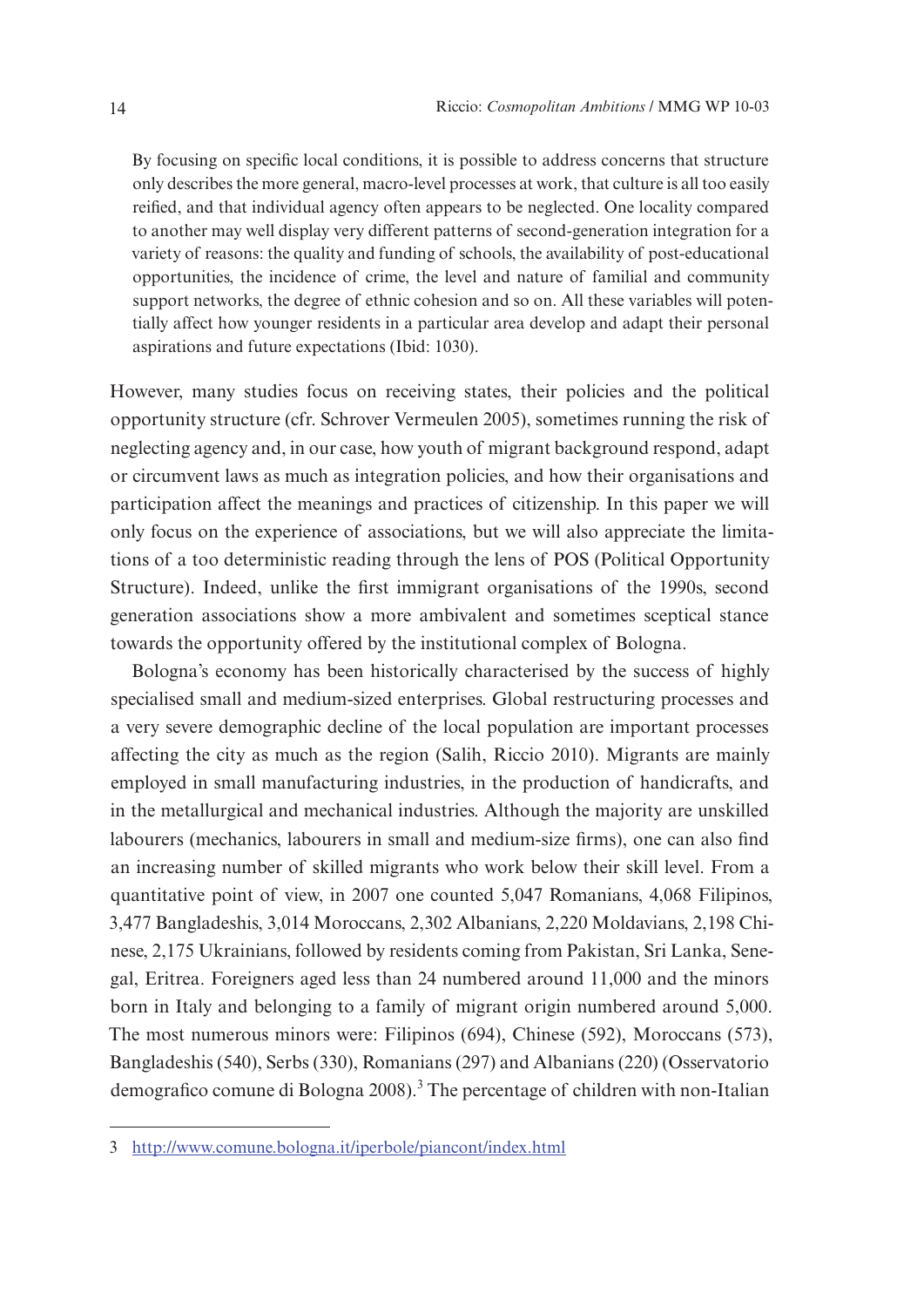background in schools (around 16%) is among the highest in the country, highlighting a stable phenomenon, mainly composed of families who settle, although maintaining quite substantial transnational links with their countries of origin.

Most of the associations in the city of Bologna were founded in the mid 1990s, when the left-wing local administration started to promote a 'multicultural integration policy' (Caponio 2005). Moreover, from the migrants' point of view, a multiplicity of organisational actors started to play an important role in the interface with Italian institutions as well as being crucial in maintaining transnational connections with the homeland. An important function was performed by the national associations, which are often shaped by migrants who are the most knowledgeable about the institutions in the receiving society. These are often the better educated, the elite who represent the foreign community only to some degree. Other potential forms of organisations developed, such as cooperatives or enterprises targeting more specific objectives together with more focused social associations. Besides the branches of national associations in the various provinces there were also ethnic and village associations. The former refer to the linguistic or ethnic minorities which also organise themselves within the diaspora. The latter tend to develop in the provinces with many migrants coming from a specific village or town.

Home-town associations become involved in projects of various kinds such as construction of a well back home or collecting funds to build places of worship, schools and health centres (Grillo, Riccio 2008; cfr. Mercer et al. 2009). Developed initially to ensure services for funeral ceremonies back in the home village, gradually the purposes of these associations have become more complex, involving the transfer of money or products (medical drugs and equipment) for collective objectives such as community development, the construction of health centres or small hospitals, and the improvement of regional transport. Aside from these common features, one can observe meaningful differences about the purposes and objectives (health, education, etc.) as well as internal organisation (more or less democratic). Finally, one should note individual initiatives based on Italian associational structures which allow socially active migrants to become involved in cultural and economic activities, networking with the actors of the economic and institutional system within specific localities. Associations involved in intercultural events (music, performances, etc.), but also those concerned with entrepreneurial projects, represent good examples of such initiatives. Individuals who address the broader issue of citizenship for migrants within the local context represent another example. Here one may encounter persons who prefer to participate within the trade union or the provincial or communal con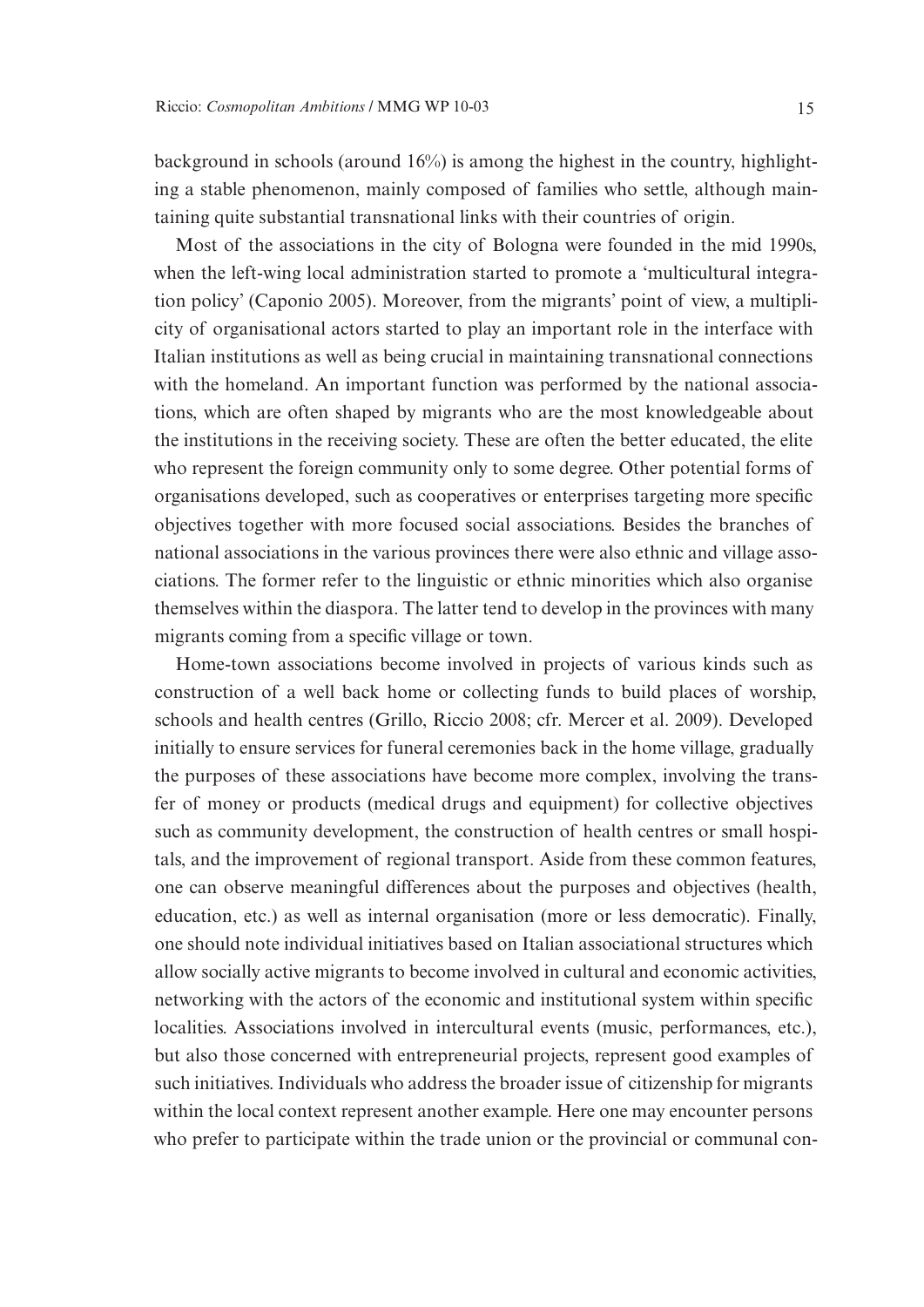sultative councils for foreigners to seek to empower and enhance access to citizenship of migrants in general and not just Senegalese or Fulani, Ghanaians or Ewe. This is to say that the diversification with which migrants have been entering the Italian public space is tending to overcome national, ethnic and religious lines (Riccio 2008).

Yet, in the 1990s many of these associations (national and 'intercultural' ones especially) were perceived by various migrants as imposed by the local government rather than the outcome of spontaneous mobilisation. Furthermore, the socio-political participation that should have been facilitated by the establishment of the Metropolitan Forum of Immigrant Associations favoured the increase of migrants' associations, which were formed by unrepresentative leaders (Però 2002). On the other hand, facilities were provided in order to support migrant associational activities. One of the main problems encountered by migrants' associations was access to public contracts and funding. After a comprehensive comparative study of local policies and migrant associations, Tiziana Caponio concluded that:

The inexperience and structural weakness of immigrants' associations explains the distrust of public institutions, and in turn this distrust has the effect of keeping immigrants' associations even more inexperienced and structurally weak. Breaking this vicious circle does not appear to be an easy task (Caponio 2005: 948).

However, in the last decade there has been a tremendous diversification of organisations within the Italian landscape, with hometown associations transforming into regional associations or federations to better meet the challenges of co-development (Riccio 2007) or, concerning the interplay with the receiving context, the birth of foreign families' and mixed associations together with what are normally called second generation associations.

# The Second Generation Associations in Bologna and the Challenge of Representation

These associations of youth with an immigrant background are very dynamic and rich in initiatives, which carry important political weight. While their parents tended to struggle for recognition through engagement in social activities based on Italian associational structures and networking with the economic and institutional system within specific localities, members of the second generation tend to fully address the hot issue of citizenship and tend to cross local and sometimes national boundaries.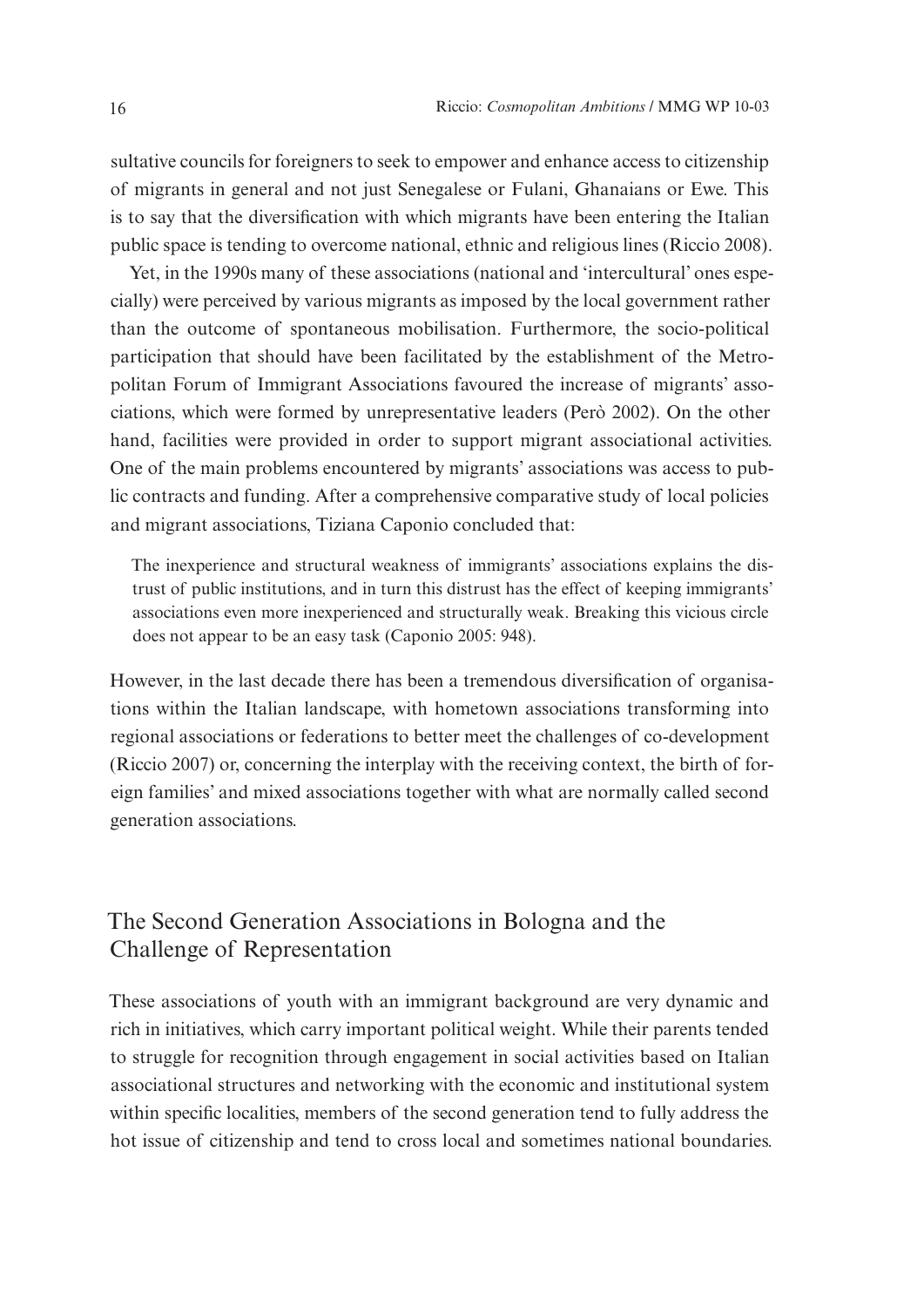This kind of strategy proves to be crucial for youth who were schooled and socialised in Italian society, but who encounter barriers to social mobility and of limited citizenship rights. These 'new Italians', as they often define themselves, try to strengthen their social position. In their struggle for recognition, they often focus on the double meaning of representation (symbolic as much as political). They contest and critique the common representation, which targets them as forever migrants, in order to enhance their access to social resources and political representation and consequent participation. With this purpose in mind they are also well networked through the Internet, and tend to be very active with the use of new media.

The first and oldest association is the *Giovani Musulmani d'Italia* (GMI) association founded in 2001 at the national level. It now has hundreds of members and several local branches in different towns and villages in Italy. The main aim of the organisation is to become a point of reference for young Muslims born or brought up in Italy who want to be protagonists of their lives and in the society in which they live (Frisina 2008). The association maintains good relationships with the media and uses its website for circulating information (www.giovanimusulmani.it). The organisation itself operates simultaneously on local, national and transnational levels (cf. Levitt, Waters 2002). As we shall see, residing in a specific local context may assume particular importance, for it is the arena where people's voices and concerns could be heard and developed into new demands of participatory citizenship. However, along with the local context, second generation Muslims often emphasise the importance of transnational public spheres as a major context in which to direct their efforts, emphasising the abandonment of the national as the main or the only political and discursive arena in which identity politics should be played out (Salih 2004). Indeed, the nation-state is increasingly understood by second generation Muslims as operating through an exclusionary process, which not only denies them access to citizenship but also fails to acknowledge their complex identities. On the one hand, the state persists in crystallising Muslims as permanent and essential 'others', and on the other it offers them assimilation to the national community through a logic which restricts Muslim politics and identities to the private sphere (Salih, Riccio 2010).

The most popular organisation, which is particularly active from a cultural and political point of view, is the G2 Second Generations network born in 2005, a national network of young Italians of immigrant background. Thanks to its website (www.secondegenerazioni.it) it provides members with space for discussion and confrontation together with videos, taking into account issues about citizenship rights, identity construction and everyday discrimination (Zinn 2008; Colombo et al. 2009).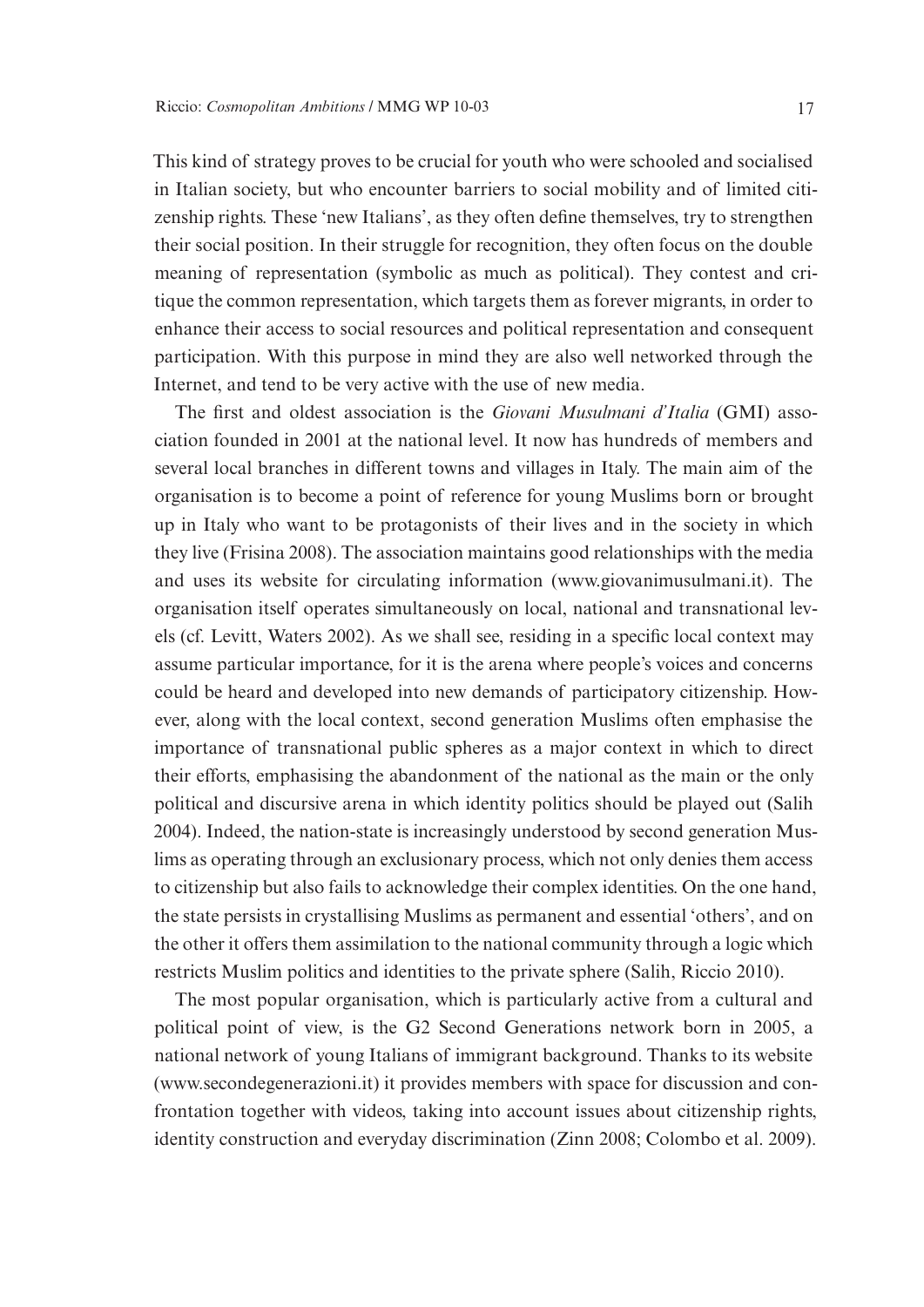Another well-networked national association was founded by children of Chinese migrants, also in 2005, called AssoCina (www.associna.com). Its aim is to represent young Chinese-Italians, provide a bridge between the parents and the Italian society and contest the dominant stereotypical representation of the Chinese in Italy. As a leader put it at a public event:

We want to realise a counter-information. This is why we have realised the web site, not only to create a place to encounter each other. There is a section called 'news' where members write their own articles with the aim to counter-inform about all the stereotypical ideas about the Chinese, like that of the Chinese who cook dogs in their restaurants, or that of the Chinese who never die. We also have articles on citizenship or simpler stories but told without all the distortions of the news.

As another member of the association, who is an activist in the local branch of Bologna, further exemplifies:

We are editing a new video on the electoral participation of naturalised citizens ... it is an electorate that the media normally do not consider and that people ignore … we offer the possibility to let ourselves be known to the Italian audience who is interested … to let our everyday life be known like in a simple act of active citizenship as the political elections (member of Associna).

To deconstruct and reconstruct the public image of the Chinese youth means to facilitate a process of 'normalisation' of the presence of the second generation in the public sphere, especially at the local level.

These three national associations represent what Brettel (2008) has recently called 'netizens' to evoke social actors able to empower their everyday struggle to realise citizenship by navigating cyberspace. However, one registers a need for 're-territorialisation' (Appadurai 1996) among these bigger associations, which develop several local branches in different towns. Furthermore, local laboratories exist, such as that of Crossing, an association also concerned with the problem of representation, which has become a nation-wide web TV channel: CrossingTV (www.crossingtv.it). This is a cosmopolitan TV channel stemming from a mixed association, which aims to fight the 'ethnic labelling and stereotypical rhetoric of Italian media'. Here the aim of actively creating counter-hegemonic representation is clear:

CrossingTV was born to answer to an important need. In the media delirium in which white, black and yellow youth are involved, often in an instrumental and exploitative way, it is important to create a space which is pure, not labelled, not labellable and, more relevant, not labelling (member of CrossingTV).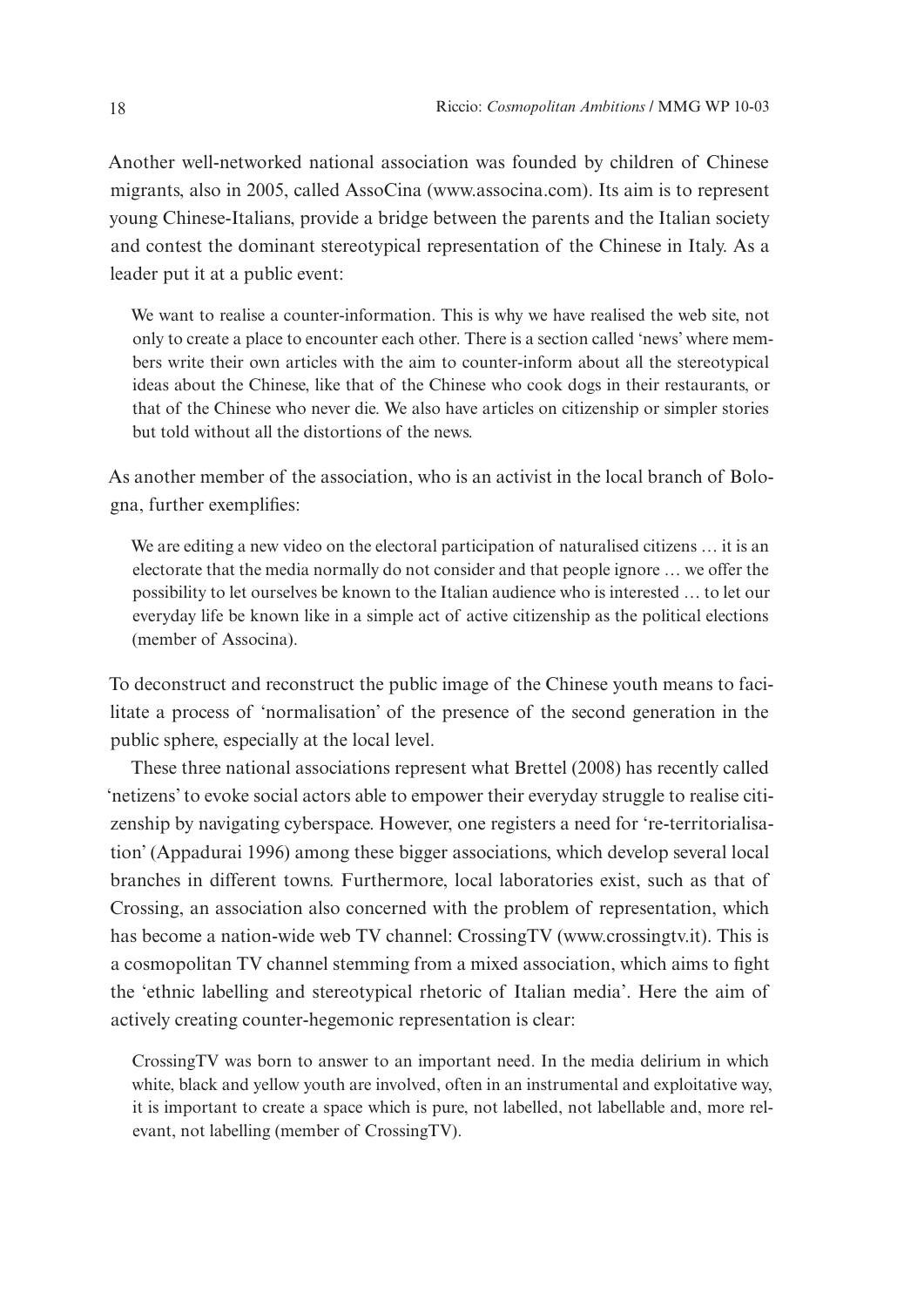I do not want that when you hear my foreign name you think about crime and decay, I do not want that when you hear that I am Albanian you think of me being on the boats in the middle of the sea … (member of CrossingTV).

Like Associna and Crossing, other associations also try to combine the outward communication aiming to challenge common representations with more internal reflections on cultural essentialism and on the need to recognise more complex forms of identifications that are able to conflate their family experiences with everyday life within Italian society. In this regard, GMI, the association of young Italian Muslims, constitutes a crucial example.

We were born to say that you can be comfortably Italian and Muslim, it is not a problem, neither a contradiction, they are not contrasting identities (member of GMI).

All of these associations look for the recognition of youths' multiple and situational identities. Instead of playing on a strategic essentialism, they prefer to invoke a cosmopolitan self-representation. They publicly question an essentialist rhetoric of autochthony, which refers intermittently to blood and to soil. Perhaps because of the context, which seems particularly racist, they carefully try to avoid various forms of culturalism. They also try to avoid the essentialisation of the second generation as a social category. Despite similarities, it seems to be a slightly different case than that analysed in Switzerland focusing on the Secondo Movement:

In [second generation migrants'] discourse, which emphasised economic success and cultural belonging to Switzerland, they essentialised 'the second generation' as successfully integrated members of Swiss society. This discourse was coloured by a culturalist stance, celebrating cultural diversity and marketing a cosmopolitan 'secondo life-style' as integral part of 'being Swiss', while at the same time emphasising the cultural similarities to the Swiss as legitimisation to access to Swiss citizenship. On the one hand, this discourse helped to deconstruct the essentialist images of the violent, vandalising and jobless secondo. On the other, it did not represent those secondos who are structurally less successful and who are repeatedly under attack of right-wing populists (Wessendorf 2008: 196).

Instead, in this case, the priority remains the fight against discrimination and the commitment to a cosmopolitan morphology of the associations able to go beyond the race line (cfr. Aparicio 2007). For instance, Next Generation, an association born two years ago in a town (Imola) within the province of Bologna, managed to reunite young members of different national origin, including Italians. However, such cosmopolitan projects may fail in their implementation. Arcimondo, a local association born two years ago with the help of Arci (an Italian cultural association of the left) in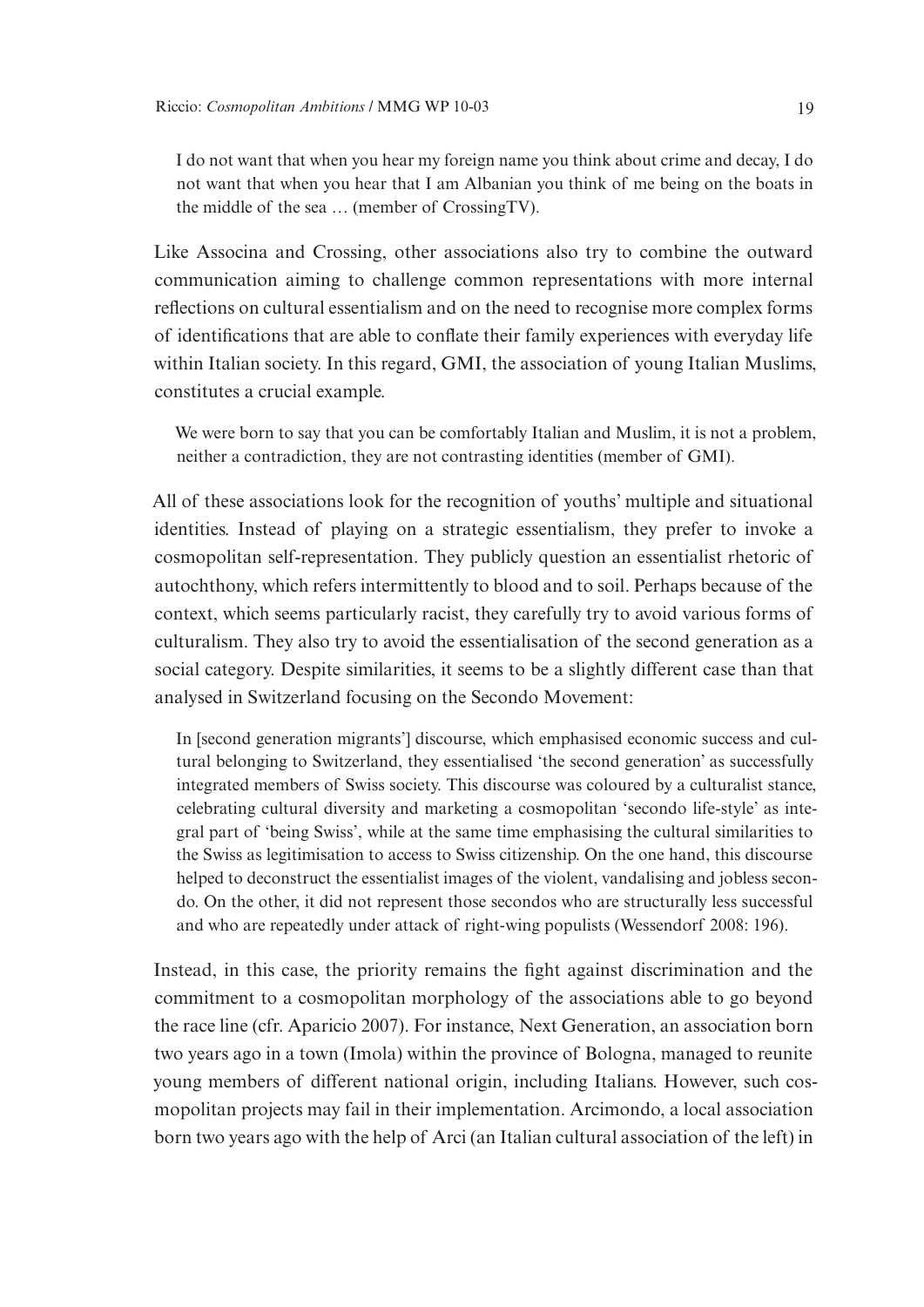Bologna, with the objective of fighting discrimination and aiming for a cosmopolitan membership, could not avoid a striking majority of Moroccan members. This was partially due to the fact that the recruitment occurred through personal networks of the leaders, who are themselves of Moroccan background.

Furthermore, as anticipated in the first part of the paper, members of the local second generation associations are more interested in realising a practiced citizenship in social everyday life than on paper. They think that discrimination and social marginalisation are the crucial issues:

Yes, I am a foreigner, this is a fact. If they give me citizenship, that's a bureaucratic thing, I am always a foreigner, if I walk in the street, I am always a Moroccan, not kidding; even if you show the red passport of Italian citizens you are always a Moroccan. For the Italian law you are a full citizen, but for the Italian people you remain a foreigner (member of Arcimondo).

Among us we talk more about the meaning of citizenship, not about the bureaucratic peace of paper, I know that's important too, but the priority remains your recognition (member of GMI).

Although the question of citizenship played the role of a springboard for most of the national associations of the second generation in Italy, these local branches and the local associations seem to favour a broader objective:

The campaign for the change of citizenship law is important, do not get me wrong, but if and when this will be granted, what will you do? Do you stop working? Do you cease the associational life? I think the second generation should go beyond formal citizenship and work on the sense of belonging to a territory and on the meaning of participating in its life (member of GMI).

The main objectives of both national and local second generation associations is the struggle against discrimination and the enhancement of equal opportunities of social mobility for the youth of immigrant background. Clearly, the experience of these associations is somehow different from that of their parents, who are often accused of being unable to understand the main characteristics of Italian society on the one hand, and, on the other, to be begging for just a bit of space and recognition. Members of the second generation feel Italian and, in a more assertive way, want to communicate their priorities 'loud and clear' (Zinn 2008). They openly criticise their parents for being in-ward looking and for being unable to interact with Italian institutional and associational structures. However, they too experience various problems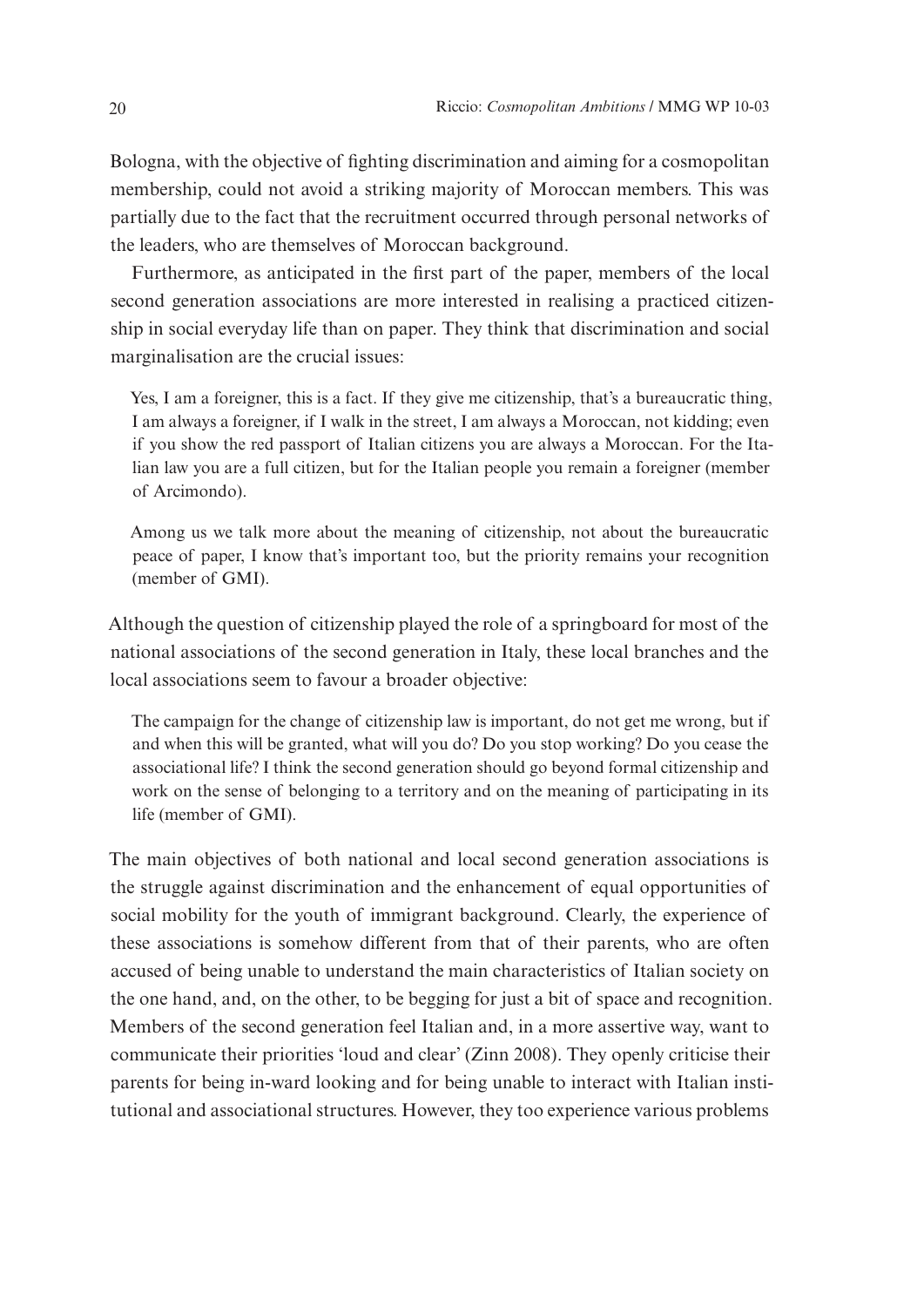of participation, mobilisation, and networking with the institutional complex that shapes the local contexts.

For instance, the problem of who dictates the agenda is still very much felt. There are some public funds that have begun targeting the second generation in recent years, but most of the people I have worked with displayed a certain degree of ambivalence. On the one hand, the majority feel the need to shape a stronger organisational identity:

Before diving in we need to better understand who we really are; we need to strengthen our structure and our credibility at the local level (member of GMI).

We are not ready yet, we need a better organisation with more members, we cannot only be a small group of people (member of Arcimondo).

On the other hand, many express the fear of being instrumentalised and exploited, like the following common refrains testify:

The first steps are to let ourselves be known and gain a bit of visibility … the issue about the second generation is becoming fashionable and we do not want to be used, we need to learn to relate ourselves with the different institutions (leader of Arcimondo).

I do not like it when the personnel of the commune has already organised everything and only then call us to participate, but if you have done everything what should you need me for? I say no, thank you! Either you call me at the beginning and you take me as a serious interlocutor, or you only want to use me to play big with your potential electorate (member of GMI and Arcimondo).

We did not want to be instrumentalised, we want to be an active part, not to help them only to achieve the honours for some issue (member of Associna).

We do not want that they do things 'in our name', we are sick and tired of being beneficiaries of local policies, we want to be partners (member of Next Generation).

The assertiveness we find in most of these claims is new, but the suspicion of being manipulated is an older problem that the parents' associations got to know quite well in the 90s. Furthermore, like the parents, the second generation organisations confront various difficulties in ensuring participation of the members in common activities and, consequently, they run the risk of not reaching that financial autonomy which would ensure that they participate in projects as partners rather than beneficiaries. There is a complex vicious cycle to be avoided of which the past experiences remind us (Però 2002; Caponio 2005).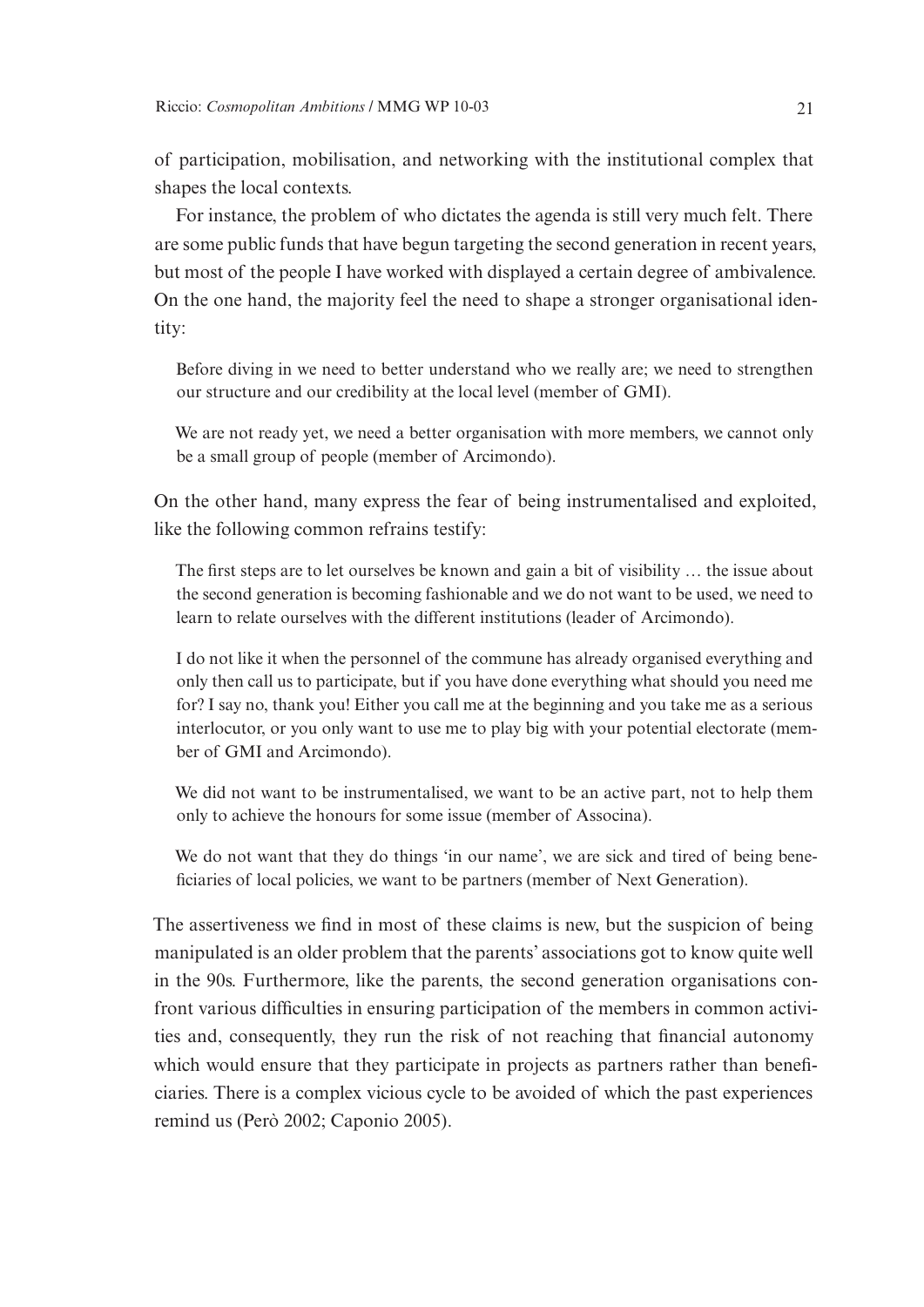# Conclusion: Continuity and Change

Therefore, one registers various forms of difference between first and second generation associations, with the latter seeming more interested in acting towards the society they have grown into. If for the former the finding of a common sense of belonging and unity within the host country was the priority, the younger generation's main goal is to see this society no longer as host but as their own. They feel Italian and they do not seek to be 'accepted' by Italian society, but to be considered full members with respect to equal opportunities of social mobility for all members.

We share some common enemy, like racism, but we may differ when looking at job opportunities. We struggle to ensure the same opportunities between Italian youth and the youth of immigrant background (member of Next Generation).

However, despite the differences and the claimed desire of autonomy from both Italian institutions and parents' associations, most of the interviewees recognise the need to cooperate among associations. Thus, although the two forms of associations, first and second generation, are different, it seems that they intermittently need to hold dialogues to create better links to the institutions of the receiving society. This is even more necessary if the focus of the associations is, as is often claimed, the participation in social life and an everyday experienced citizenship. On the one hand, this more ambitious objective differentiates second generation organisations from previous migrant associations, while on the other hand, it obliges members of the second generation to take into account these same older associational experiences and to intermittently create links for common strategising.

Another common problem is characterised by how representative associations' leaders may afford to be. As with the former migrant organisations or with the Secondo Movement in Switzerland (Wessendorf 2008), the leadership consist of politically aware well-educated youth of immigrant background, mainly students, who engage in local cultural and social politics. This feature translates into problems of trust and recruitment. According to some activists, the worst problem is time. Most of the young workers of migrant background do not find time to participate in the associations' activities. Furthermore, the difficulties of everyday life (permit to stay, work relations, salaries, rent, etc.) make the issues debated within the associations a bit remote for many members. These are problems typical of associational life in general, not only of the second generation, as a member of Arcimondo explains: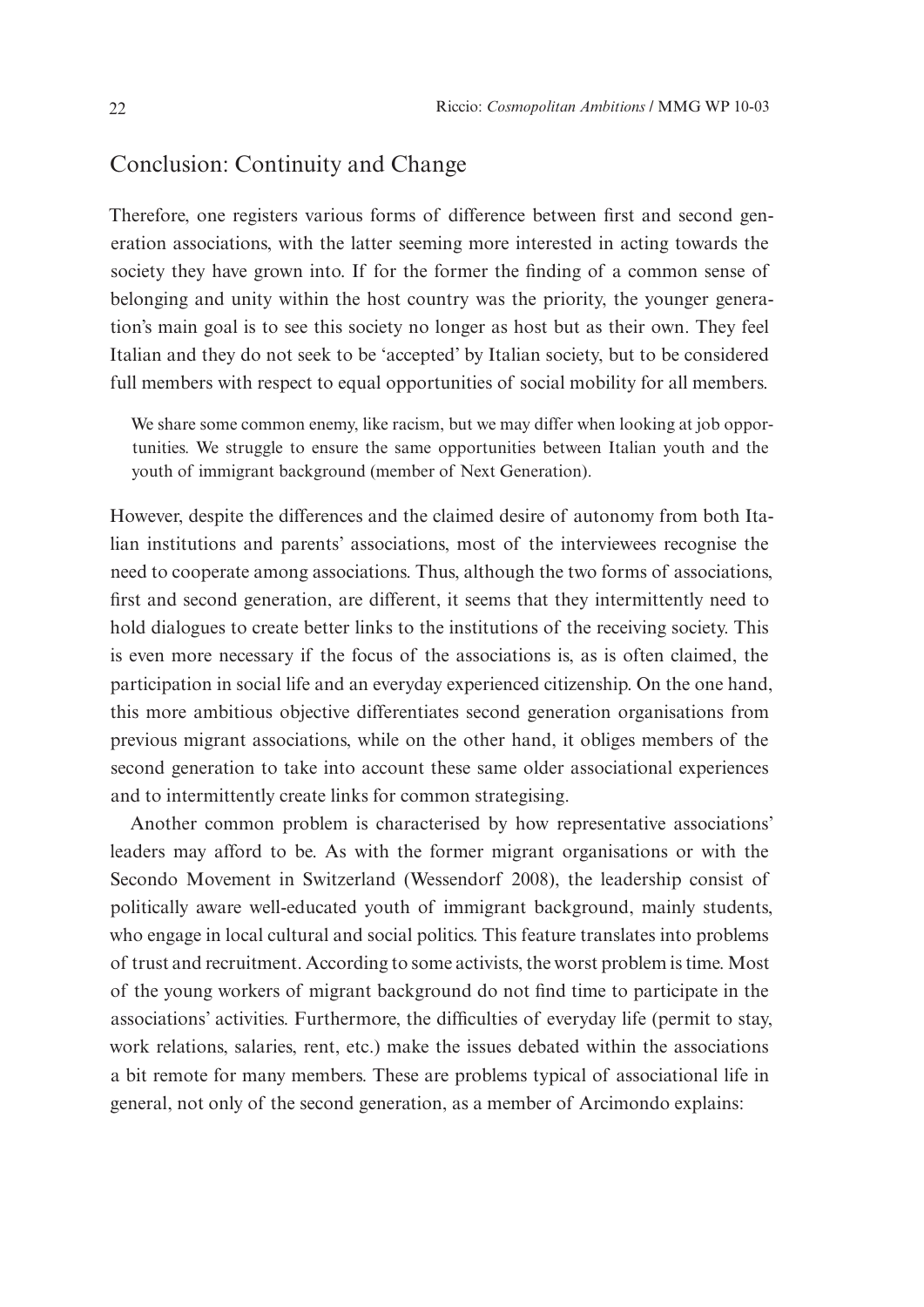In all associations one finds 'intellectuals', people with a better educational standard than those who go to work early, often confront serious problems, at work or with permits … they do not see associational participation as worthwhile.…

On the other hand, at high school or university one develops different expectations of social mobility and contests diffuse discrimination. Moreover, this elite may constitute 'a vanguard' able to create a strategic place within Italian public space, which can reveal itself to be crucial for youth of immigrant background more generally (Colombo 2007). We are dealing with a very recent phenomenon and most of the young persons we have worked with have shown themselves to be aware of all these problems and ready to engage (Riccio, Russo 2009). In this context, they are helped by a promising critical and sophisticated reflexivity. Furthermore, as we have seen, the aim to foster a more cosmopolitan understanding of 'being Italian' becomes indirectly relevant for the realisation of citizenship rights within a society ever more hostile towards diversity. Despite constraints and limitations, the ongoing sociopolitical trajectory of these associations leads us to think of citizenship as a negotiated and contested process of everyday inclusionary and exclusionary practices. In other words, it reminds us all that the rights acquired or gained in the past should not be taken for granted because they can be erased in the future.

# Bibliography

Ambrosini, M. 2005. *Sociologia delle migrazioni*, Bologna: Il Mulino.

- Andall, J. 2002. 'Second-generation attitude? African-Italians in Milan', *Journal of Ethnic and Migration Studies*, 28, 3: 389-407.
- Aparicio, A. 2007. 'Contesting Race and Power: Second-Generation Domenican Youth in the New Gotham', *City & Society*, 19, 2: 179-201.
- Appadurai, A. 1996. *Modernity at large. Cultural dimensions of globalization,* Minneapolis: Minnesota University Press.
- Bagguley, P., Hussain, Y., 2008. *Riotous Citizens. Ethnic conflict in Multicultural Britain*, Aldershot: Ashgate.
- Beck, U. 2006. *Cosmopolitan Vision*, Cambridge: Polity.
- Bloemraad, I., Korteweg, A., Yurdakul, G. 2008. 'Citizenship and Immigration: Multiculturalism, Assimilation, and Challenge to the Nation-State', *Annual Review of Sociology*, 34: 153-79.
- Bosisio, R., Colombo, E., Leonini, L., Rebughini, P. 2005. *Stranieri* & *Italiani. Una ricerca tra gli adolescenti figli di immigrati nelle scuole superiori*, Roma: Donzelli.
- Brettell, C. 2008. 'Immigrants as Netizens: Political Mobilization in the Cyberspace', in Reed-Danahay, D., Brettell, C. (eds.) *Citizenship, Political Engagement, and Belonging.*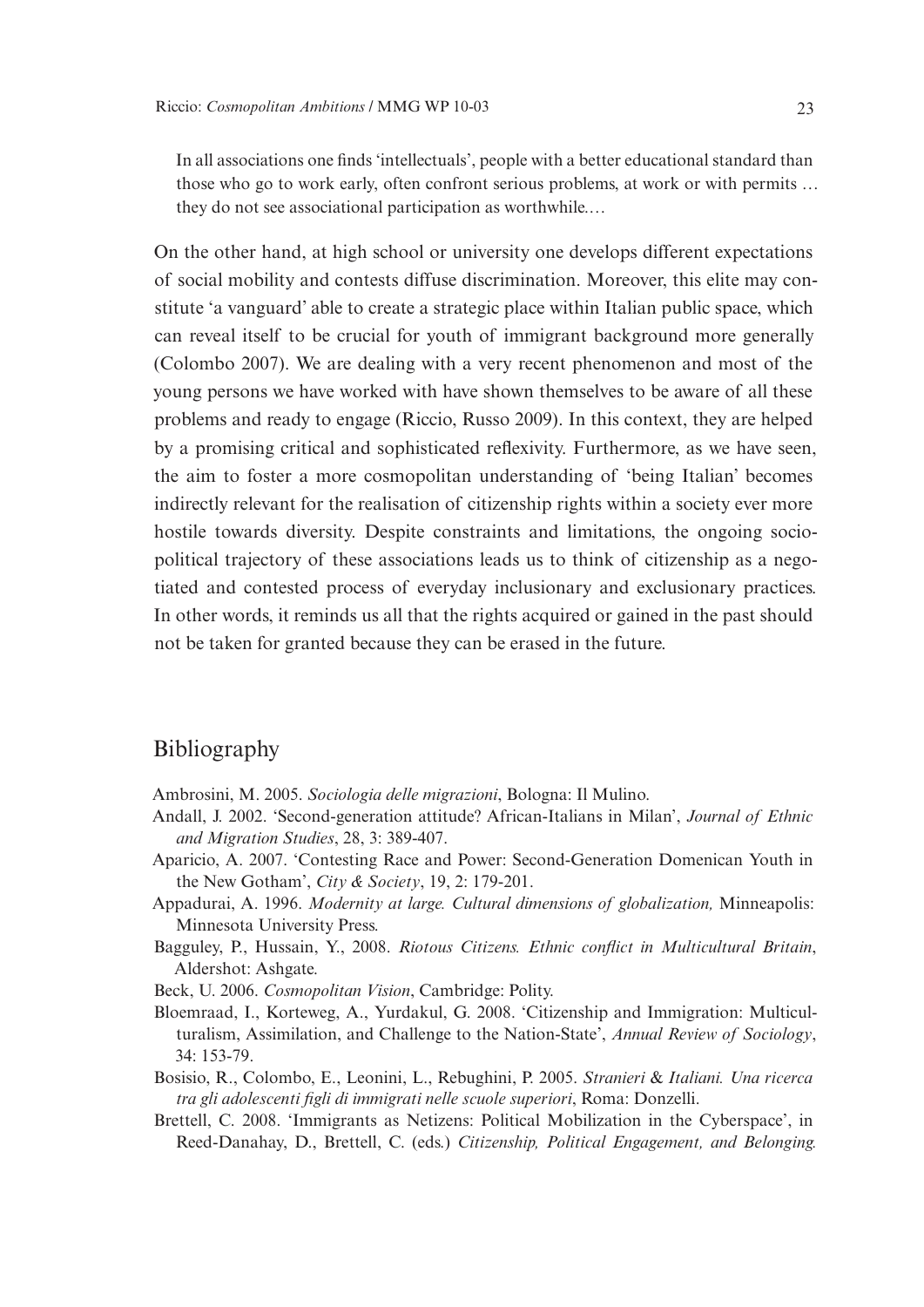*Immigrants in Europe and the United States*, New Brunswick: Rutgers University Press, 226-243.

- Carchedi, F., Mottura, G. (eds.) 2010. *Produrre cittadinanza. Ragioni, traiettorie e differenze nell'associazionismo dei migranti*, Milano: Franco Angeli, forthcoming.
- Caponio, T. 2005. 'Policy Networks and Immigrants' Associations in Italy: The cases of Milan, Bologna and Naple'"*, Journal of Ethnic and Migration Studies*, 31, 5: 931-950.
- Chiodi, F., Benadusi, M. 2006. *Seconde generazioni e località. Giovani volti delle migrazioni cinese, marocchina e romena in Italia*, Roma: Labos.
- Cole, J. 1997. *The new racism in Europe: a Sicilian ethnography*, Cambridge: Cambridge University Press.
- Colombo, E. 2007. 'Molto più che stranieri, molto più che italiani. Modi diversi di guardare ai destini dei figli di immigrati in un contesto di crescente globalizzazione', *Mondi Migranti*, 1, 1: 63-85.
- Colombo, E., Leonini, L., Rebughini, P. 2009. 'Different But Not Stranger: Everyday Collective Identifications among Adolescent Children of Immigrants in Italy', *Journal of Ethnic and Migration Studies*, 35, 1: 37-59.
- Crul M. and Vermeulen, H. 2003. 'The Second Generation in Europe', *International Migration Review*, 37, 4: 965-986.
- Ellis, M., Almgren, G., 2009. 'Local Contexts of Immigrant and Second-Generation Integration in the United States', *Journal of Ethnic and Migration Studies*, 35, 7: 1059-1076.
- Frisina, A., 2008. *Giovani Musulmani d'Italia*, Roma: Carocci
- Fassin, D. 2000. 'The biopolitics of otherness. Undocumented foreigners and racial discrimination in French public debate', *Anthropology Today,* vol. 17, 1: 3-7.
- Geshiere, P. and Cuppens, B. 2005. 'Autochthony: Local or Global? New Modes in the Struggle over Citizenship', *Annual Review of Anthropology*, 34: 363-384.
- Grillo, R. D. 1985. *Ideologies and Institutions in Urban France*, Cambridge: Cambridge University Press.
- Grillo, R. D. 2005. 'Backlash against Diversity? Identity and Cultural Politics in European Cities', Oxford: COMPAS Working Paper, 05-14.
- Grillo, R. D. and Pratt, J. (eds.) 2002. *The Politics of Recognising Difference. Multiculturalism Italian-Style*, Aldershot: Ashgate.
- Grillo, R. D., Riccio, B., 2004. 'Translocal Development: Italy-Senegal', *Population, Space and Place,* 10: 99-111.
- Hannerz, U. 2004. 'Cosmopolitanism', in Nugent, D., Vincent, J. (eds.) *A Companion to the Anthropology of Politics*, Oxford: Blackwell, 69-85.
- Holston, J., Appadurai, A. 1999. 'Introduction: Cities and Citizenship', in Holston, J. (ed.) *Cities and Citizenship*, Durham: Duke University Press, 1-18.
- Kasinitz, P., Mollenkops, J. H., Waters, M. C., Holdaway, J. 2008. *Inheriting the city. The children of immigrants come of age*, New York: Russel Sage.
- Levitt, P. and Waters, M. C. (eds.) 2002. *The changing face of home. The transnational lives of the second generation*, New York: Russel Sage.
- Marshall, T. H. 1950. *Citizenship and Social Class*, Cambridge: Cambridge University Press.
- Mercer C., Page, B., Evans, M. 2009. 'Unsettling Connections: Transnational Networks Development and African Home Associations', *Global Networks,* 9, 2: 141-161.
- Ong, A. 1999. *Flexible Citizenship*, Durham: Duke University Press.